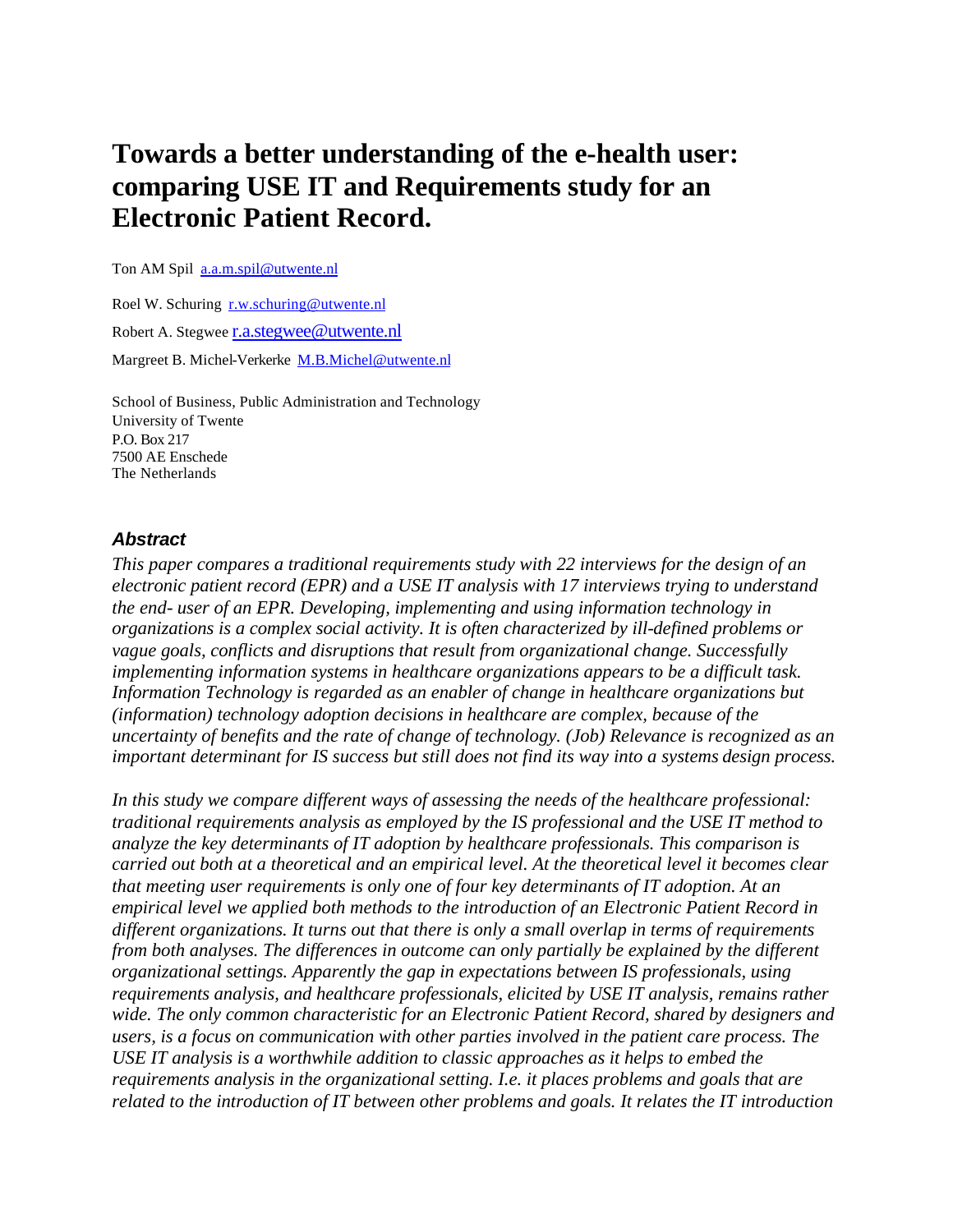*to current working practice and the resources available. It helps to distinguish these aspects in various groups of users, depending on their adopter category. On the other hand the USE IT analysis does not lead to specific detailed design. We conclude that there is need for a combination of both methods*.

## *Introduction*

The ability to determine how well a system meets the information needs is a critical component of any system (Miller, 1999). He calls it bridging the information transfer gap. This information gap is clearly visible in healthcare. "What features and functions of computer systems are currently acceptable for clinical use, and what improvements are needed to increase the value of these systems?" (Drazen et al., 1995). "In many cases, physician use of clinical functions is voluntary and, unless they conclude that the system is a reasonable tool, they simply will not use it." (Metzger and Teich, 1995).

The adoption of information technology in healthcare has increased which underlines the importance of user requirements (Beuscart-Zephir et al, 1997). In later work she links the adoption to the activities of the healthcare professionals (Beuscart-Zephir et al, 2001). From practice point of view, Brender and McNair (2001) describe a case study in which detailed functional requirements are seen as a curse for contract management because too many deviations arise. The use of the system seemed to be a product of customization and standardization. Fleisner and Hofkircher (1998) refer to the same problem when they conclude that relevant information will not be improved unless additional requirements are met.

Saiedian and Dale (2000) typify the situation well when they state: "without a well written requirements specification, developers do not know what to build, users do not know what to expect, and there is no way to validate that the created system actually meets the original needs of the user". It is even more difficult to asses the quality of an integrated system and to derive integration requirements (Toussaint et al, 2001).

Symon (et al, 1992) conducted a requirement study where they encounter cross-departmental problems, the impact of resource shortages, a lack of strategic thinking and an enthusiasm for an integrated information system from hospital staff. Specific hurdles for a computerized patient record are according to van Ginneken (2002), the lack of integration and flexibility.

We see that "modern" systems design is making a big effort to make the requirements analysis more dynamic and iterative (Harmsen & Brinkkemper, 2001) but lacks a relevance study. We also observe that the resources are often taken for granted which especially in healthcare can be a serious mistake. The developments in method engineering (Schalken et al., 2004) promise a better participation of the user and we hope to contribute to that with this paper.

In this paper we compare a "normal" requirements study for an electronic patient record (EPR) in a hospital with a USE IT analysis for an EPR in several healthcare institutes. First a comparison is made theoretically and then both studies are compared empirically, also explaining the research method. Finally we find a ground for discussion.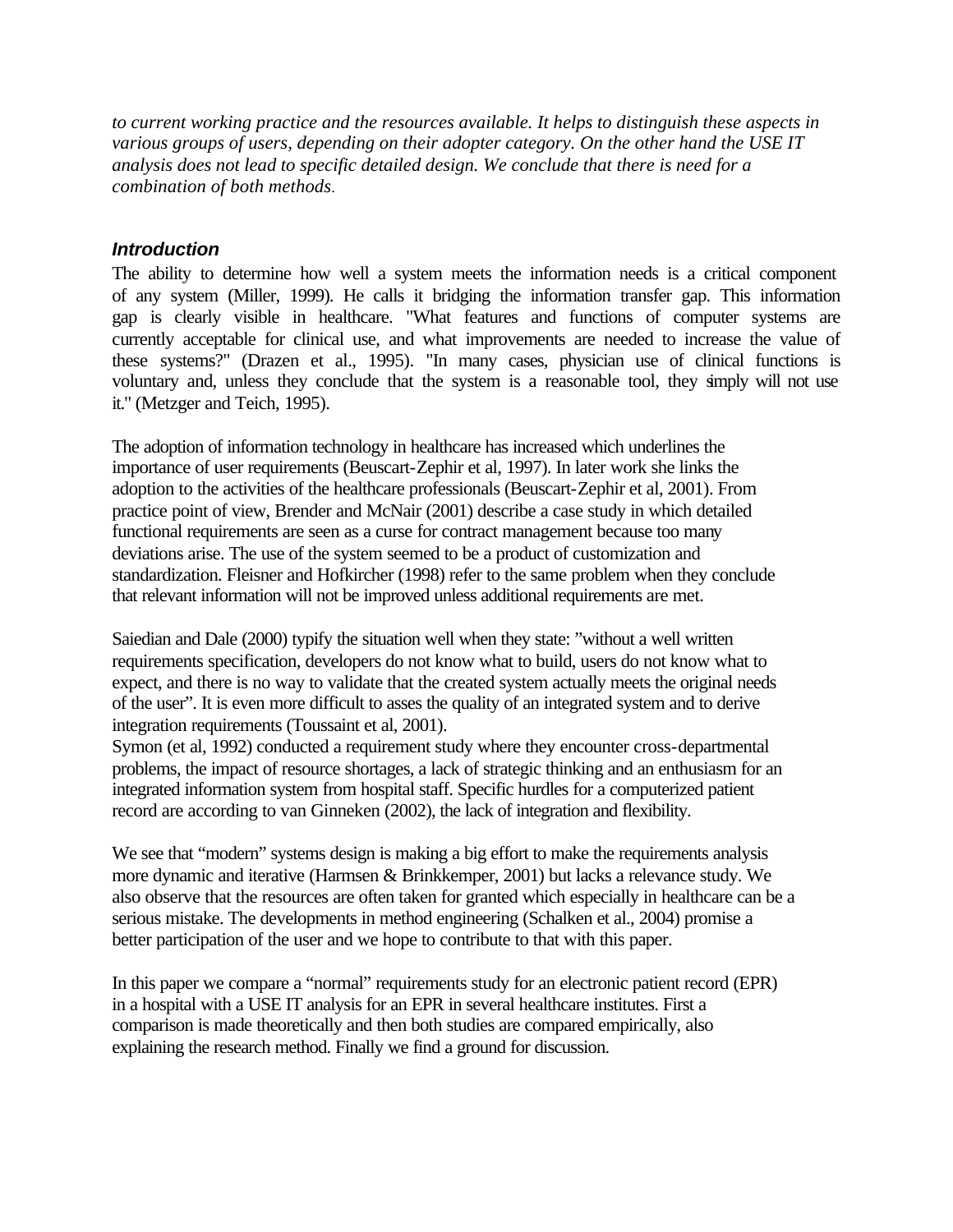# *Comparison requirements analysis and USE IT analysis theoretically* **Requirements analysis**

At the semantic level (Shannon & Weaver, 1949; Stamper, 1973; DeLone & McLean, 1993) we are concerned how pattern-types relate to what happens in the world. On this level we deal with the meaning of the system but this term brings along a lot of different meanings about its definition (Cohen, 1962). The meaning of a sign relates to the response the sign elicits in a given social setting (Liu, 1993). It is situational of nature since we have a range of pattern-types that signify a certain meaning and a user (group) that interprets the expression (Spil, 1993). Therefore it is necessary to establish requirements as thorough as possible. Wieringa (1996) defines requirements as *desired properties needed to achieve the desired composite system properties.* Pressman (1982) makes a distinction between normal requirements, expected requirements and exiting requirements. Before defining requirements ourselves we want to study the problem at a deeper level.

"Many system designers do not appear to realize that with their present approach they are designing only partial systems" (Mumford, 1995). She argues that all needs of the end users should be identified. The notion of variance emerged from some early socio-technical work design experiments in Norway (Mumford, 1995). A variance is defined as *a tendency for a system or subsystem to deviate from some desired or expected norm or standard.* Key variances are the deviations on goals and functions, operational variances stem from the organizational problems. Together they get close to the main problem that we are addressing, the information gap between designer and user.

The functional uncertainty is often described in information systems literature. It occurs in the task domain of Leavitt (1965). In each situation, the interpretation and the meaning can be different. Therefore, it is necessary to establish a functional specification with users and providers of the information systems. Henry & Stone (1999) state this to be information quality. Larsen (1998, p.413) notes however "the quality of the IS/IT product is a necessary but not sufficient prerequisite for IS innovation success. The *people* within the organizations determine the outcome." Within the healthcare sector, Walley & Davies (2001) conducted a study to the internal barriers to technological IT-advancement in the healthcare sector. The involvement of stakeholders is arguably one of the most distinctive characteristics of IT projects. There are instruments to identify user-needs, but they question whether they are actually used.

Iivari and Koskela (1987) include three quality constructs on the semantic level, which they call the input/output requirements: informativeness, accessibility and adaptability. Informativeness describes the potentiality of the information systems, accessibility the quality of the user-IS interaction and adaptability points to the ability of the systems to change.

DeLone and McLean (1992) enumerate the criteria from nine earlier studies. They declare themselves that there is not "one" measure of IS success but there are many dependent variables. They call their taxonomy on the semantic level a taxonomy of information quality. Usefulness or relevance is mentioned eight times in the nine studies. Schuring and Spil (2002) have studied the importance of relevance and made it a separate determinant on the pragmatic level. Timeliness is empirically used five times and adopted in our model. We keep using the term accessibility as a broader term including convenience of access. Accuracy is studied four times and adopted under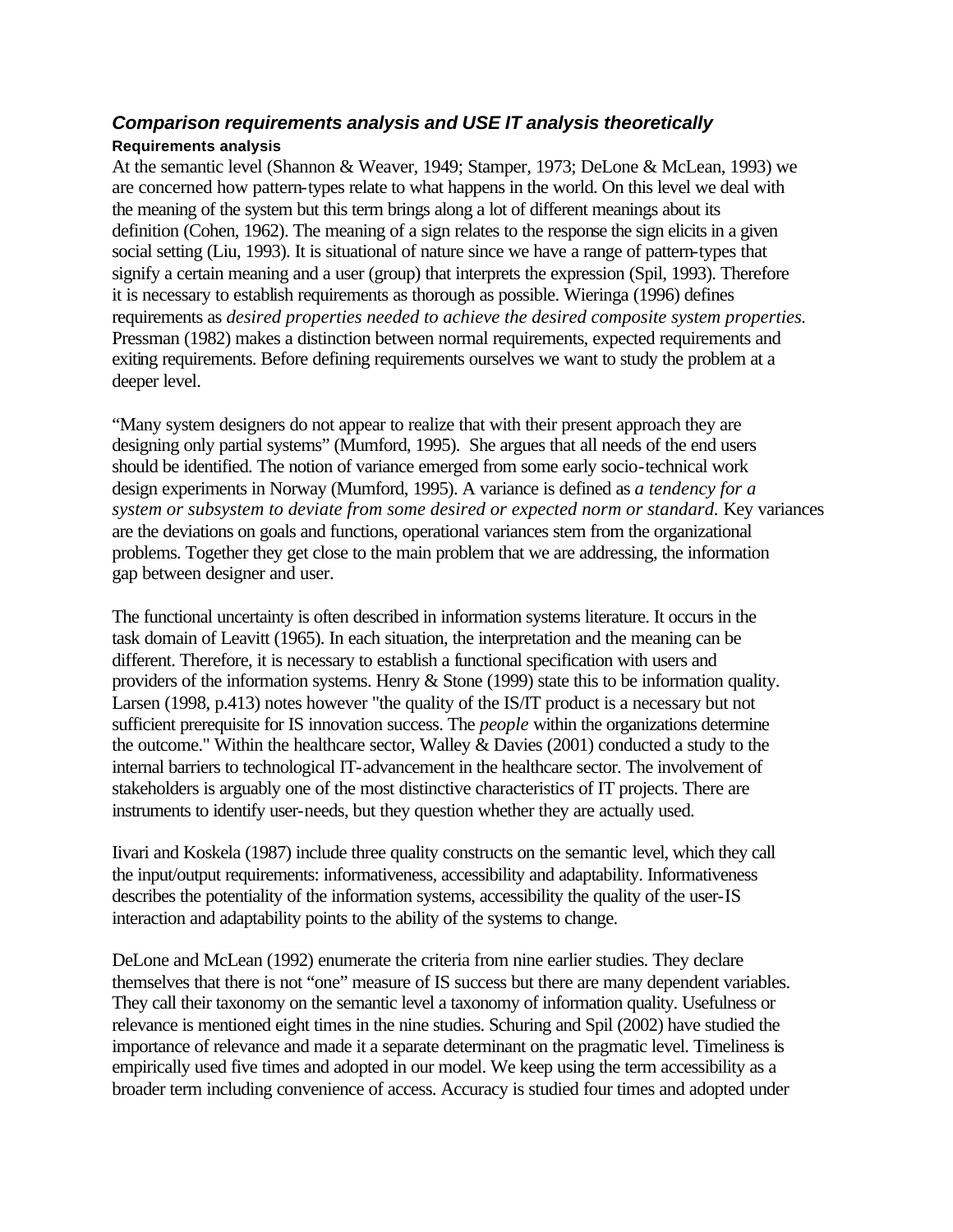informativeness. We do not understand why there is no notion of adaptibility or ability to integrate in the DeLone & McLean study. We adopt the ability to integrate as the degree in which the new system is embedded in the organization.

Brender and McNair (2001) use the ISO 900x structure and use the strategic, tactical and operational level to perform their user requirements specification. Larsen (1999) also makes this distinction. The strategic level is concerned with the problem definition, including objectives and global task description. The tactical level is interpreted as a preferred approach and the operational level includes a set of functional, performance and capacity criteria.

How to derive these criteria is described in numerous textbooks. We have chosen Hoffer et al (2002) and Romney and Steinbart (2004), which leads to the following deliverables:

- Business objectives
- The processes
- Information needs
- The data handled
- Movement, transformation and storage of data
- The sequence and the dependencies and the rules governing them
- Key events

Within an empirical setting this leads to the interview protocol as presented in appendix 1.

## **USE IT Analysis**

We can use a wide range of sources that discuss user-perspectives in IT-introduction. This section gives a short overview of intriguing literature. The aim is to demonstrate that requirements are not *the only* determinant of user-adoption. Rather, it is an important determinant among other factors. One of the ultimate goals of our research project in this field is to propose a model that neatly balances the role of such factors.

First, we present the dimensions of the USE IT-model to predict and evaluate innovation and diffusion of information systems: the innovation-dimension and the domain-dimension, which results in four determinants for success: relevance, requirements, resistance and resources.

| <b>USE IT-model</b> | User Domain     | <b>Information Technology Domain</b> |
|---------------------|-----------------|--------------------------------------|
| Product             | Relevance       | Requirements                         |
| <i>Process</i>      | Resistance      | Resources                            |
| ___                 | ------<br>- - - |                                      |

Table 1. The USE IT-model (Schuring & Spil, 2002)

The process in the innovation dimension refers to the innovation process, similar to the process defined by Saarinen and Sääksjärvi (1992) and the innovation process structure of Larsen (1998). The product is the result of this innovation process. This corresponds with the definition of the product by Saarinen and Sääksjärvi and the artifact structure in the framework of Larsen. Also the IT domain is part of the artifact structure; the user domain represents the organizational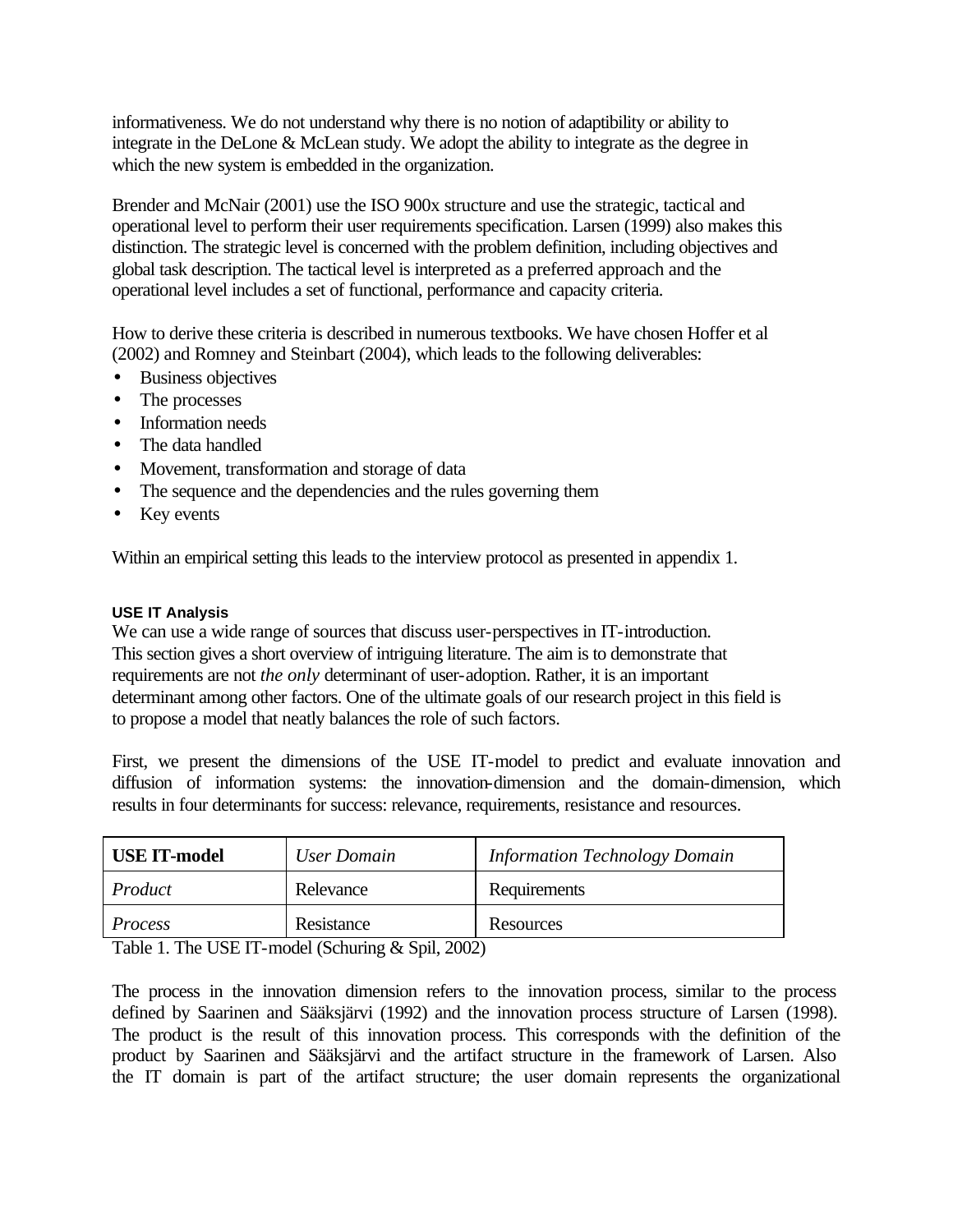structure in Larsen's framework. The time horizon structure can be part of the requirements and the knowledge structure can be considered as an element of the resources.

Table 2 shows the determinants with their sub-determinants. Every determinant comprises two levels: the macro-level and the micro-level. The macro-level represents a general perspective, e.g. the organizational level. The micro-level refers to the individual user.

| <b>Determinant</b> | <b>Sub-determinants</b>                                           |  |
|--------------------|-------------------------------------------------------------------|--|
| Relevance          | Macro-relevance:                                                  |  |
|                    | Economic improvements,                                            |  |
|                    | Social improvements,                                              |  |
|                    | Functional improvements,                                          |  |
|                    | Saving time and effort.                                           |  |
|                    | Micro-relevance:                                                  |  |
|                    | Solve here-and-now problems<br>Compatibility with working process |  |
| Resistance         | Macro-resistance:                                                 |  |
|                    | Lack of opportunity to change                                     |  |
|                    | Micro-resistance:                                                 |  |
|                    | Inability to change,                                              |  |
|                    | <b>Bad</b> attitude                                               |  |
| Requirements       | Macro-requirements:                                               |  |
|                    | Strategic general requirements,                                   |  |
|                    | Tactical approach.                                                |  |
|                    | Micro-requirements:                                               |  |
|                    | Functional,                                                       |  |
|                    | Performance requirements.                                         |  |
| Resources          | Material:                                                         |  |
|                    | Hardware & Software,                                              |  |
|                    | Time,                                                             |  |
|                    | Money.                                                            |  |
|                    | Immaterial:                                                       |  |
|                    | Adaptability,                                                     |  |
|                    | Capabilities,                                                     |  |
|                    | Reliability.                                                      |  |

Table 2. The USE IT-determinants (Spil, Schuring & Michel-Verkerke, 2004)

The *relevance* determinant is defined by Schuring & Spil (2003) as: *"the degree to which the user expects that the IT-system will solve his problems or help to realize his actually relevant goals".* The word "expects" expresses that relevance is a factor that is important in the course of the adoption process, not only in evaluation. The word "actually" is crucial in their view of relevance. Relevance is not to be confused with the degree to which the user considers outcomes as being positive. The set of outcome-dimensions that someone considers "positive" is larger than the set of outcome-dimensions that are relevant. Imagine a physician, who basically considers IT-outcomes of a computer decision support system, such as assistance in diagnosis,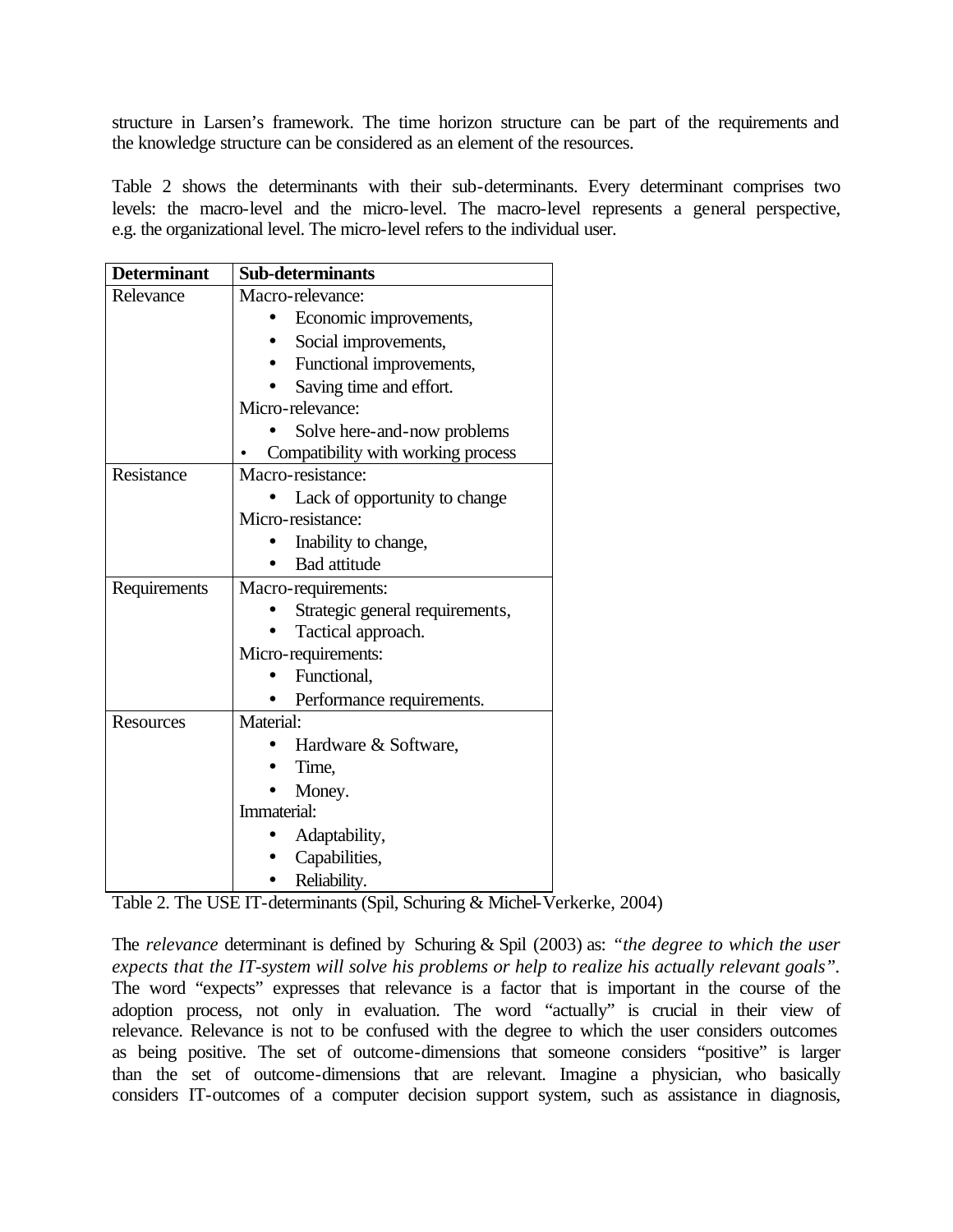disease prevention, or more appropriate dosing of drugs, as "positive". This does not automatically imply that the IT-adoption is relevant to him; it is only relevant if these dimensions are high on his "goal agenda".

Relevance defined in this way comprises relative advantage (Rogers, 1995), net benefits (DeLone and McLean, 2002), perceived usefulness (Davis, 1989) and job relevance (Chismar and Wiley-Patton, 2003), and results in task support satisfaction, which is a criterion for user satisfaction (Garrity and Sanders, 1998).

In their study on the implementation of an Electronic Prescription System, Schuring and Spil found that lack of relevance was the major determinant that explained the failure of the implementation (Schuring and Spil, 2002).

*Resistance is the personal attitude of all stakeholder groups towards the introduction of an information system* (Spil et al, 2002)*.* The main IS-quality aspect of resistance is the attitude and the willingness to change. Pare and Elam (1999) also focus on the attitude of the professional when they assess clinical information systems. The end users have an important role because their norms and values determine the effectiveness of the information system. Resistance was found to be the cumulative effect of the other three determinants (Spil et al, 2002).

Expectance of reduced quality of work life satisfaction, high complexity and the lack of trialability can result in resistance (Rogers, 1995; Garrity and Sanders, 1998). Observability reduces resistance (Rogers, 1995). Offenbeek & Koopman (1996) connect people with resistance potential because they can feel that the quality of their working life will be decreased. Mumford (1995) observed that user participation contributes to effective organizational change. Wissema (1987) defines resistance as willingness to change and the difference between results and expectations.

*Resources are defined as the degree to which material and immaterial goods are available to design, operate and maintain the information system* (Spil and Schuring, 2004, Salmela, 1997)*.*  The main focus of the determinant resources will be on the people and on the costs these people cause. Next to that, the reliability of the information technology and the information systems are considered. Resources defined in this way refer to service and system quality (DeLone and McLean, 2002), management support and mature IS function (Saarinen and Sääksjärvi, 1992). Resources (human, physical and monetary components, Ansoff, 1965) are needed to implement the new information system into the organization. The human resources can both be insufficient in time and in experience (risk of technology). Insufficient material resources (Offenbeek  $\&$ Koopman, 1996) will have a limiting influence on the other three risk domains.

The *requirements* determinant evaluates the meaning of the information system. *Requirements are defined as the degree to which the user needs are satisfied with the product quality of the innovation*  (Spil and Schuring, 2003)*.* This includes such aspects as the functional capability, the ease of startup and the ease of use.

Meeting the end-user's requirements results in high information quality, system quality (DeLone and McLean, 2002), high interface satisfaction (Garrity and Sanders, 1998), and high compatibility (Rogers, 1995).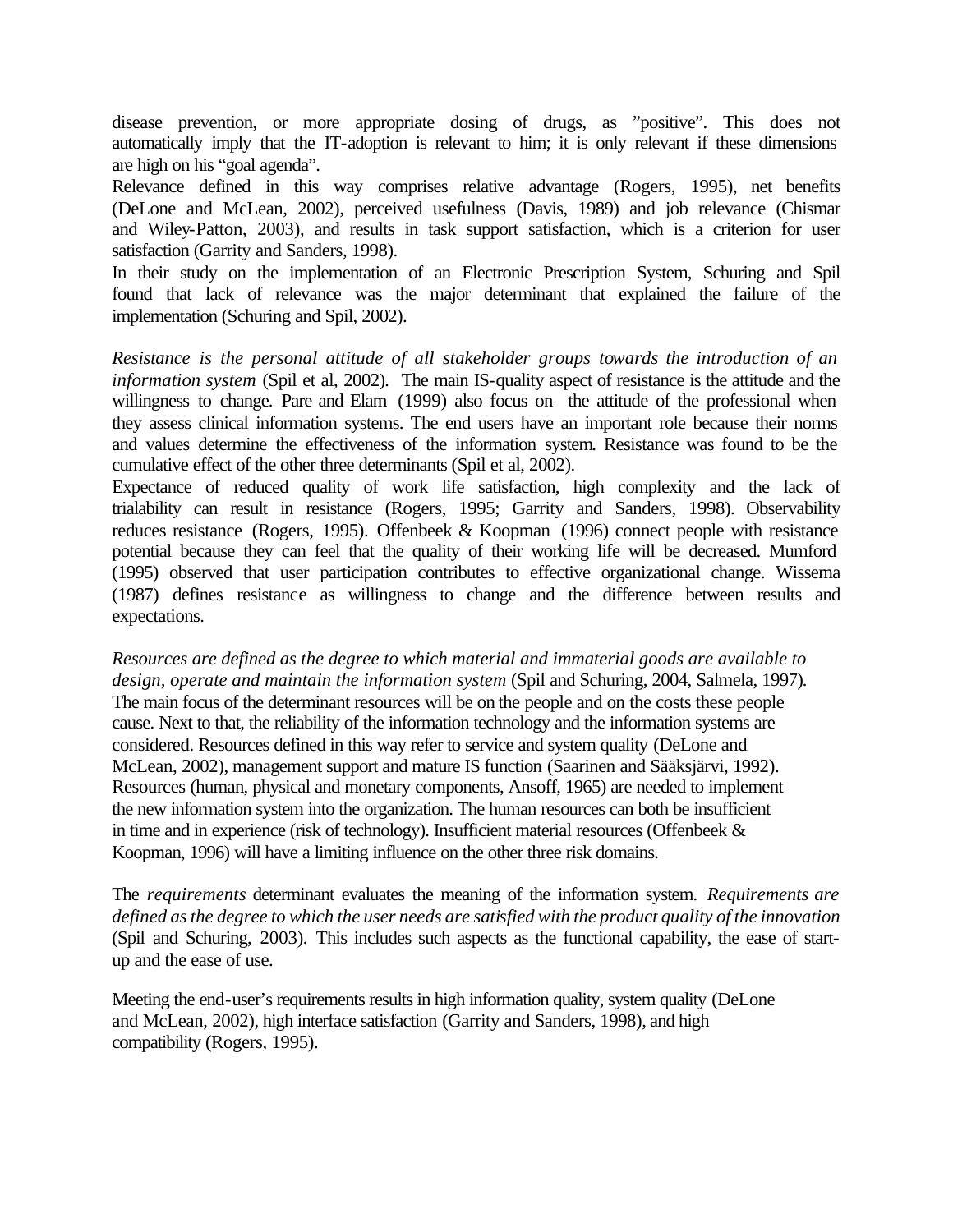To measure the determinants the USE IT-tool consists of structured interviews. In this way a more precise insight can be obtained in the nature and relevance of problems and solutions, before implementation and this insight can be tested with the same tool during the evaluation of the implementation. The interview protocol is given in appendix 2.

# *Emprical comparison*

## **Requirements study hospital EPR**

## *Case Study Method*

In this study we got permission from a hospital in the Netherlands to use their material for the requirements study for an electronic patient record. The interview protocol is given in appendix 1. In total 22 interviews where conducted, documented and analyzed. The protocol reflects the theory above with as main subjects:

- The working process
- Document analysis
- Information needs
- Data handling and movement
- Current (EPR) initiatives
- Planning/future

# *Case Study results*

### **Figure 1: Requirements %**



# *Empirical Requirements analysis medical specialists*

Below the main factors are listed:

- **Integration**
- Most recent data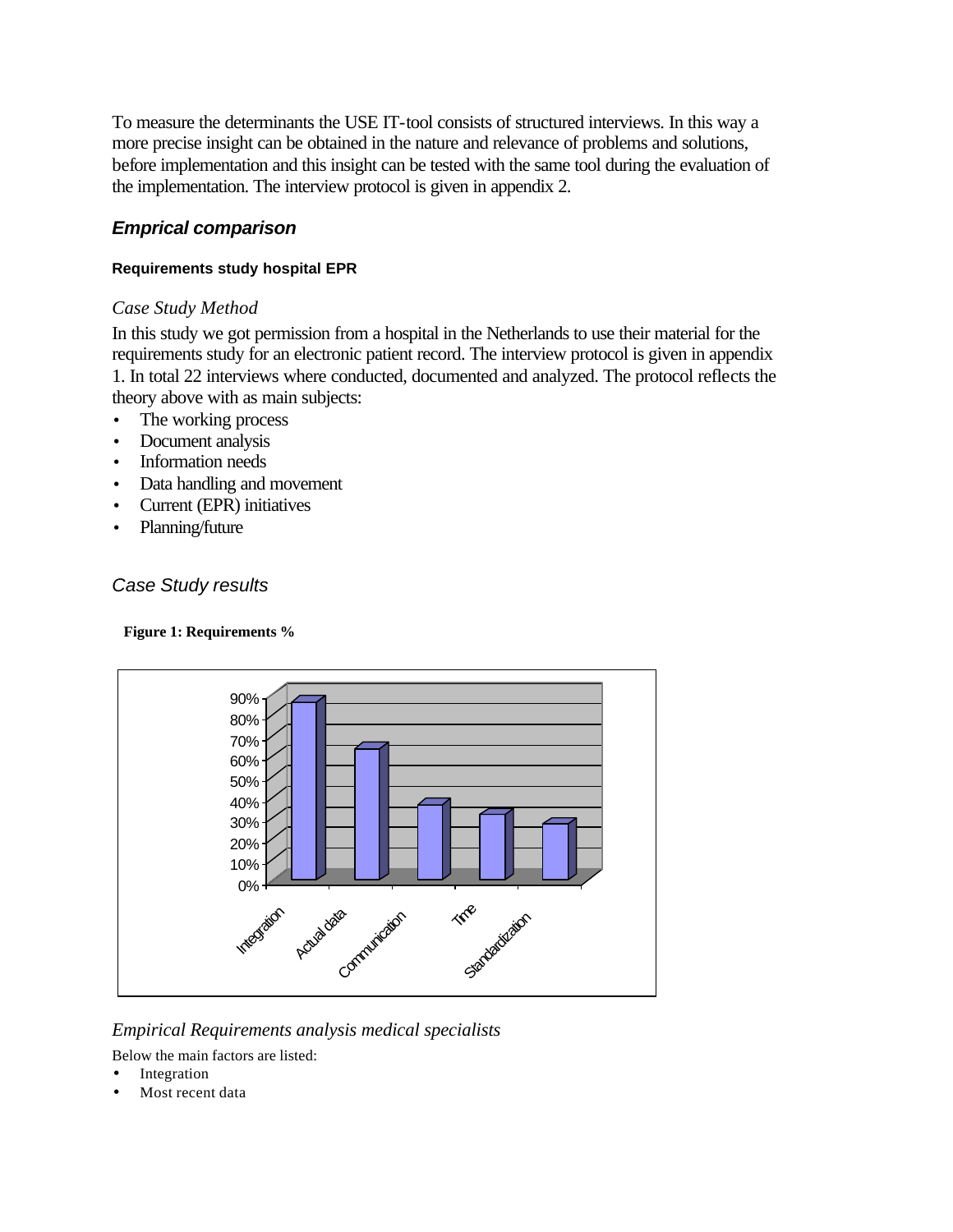- **Communication**
- Time
- **Standardization**

The fast majority of medical specialists (86%) reports in the interviews the frequent use of data of other departments and organizations, as well as the stored patient data. The medical specialists require a certain degree of integration of the system, meaning that all data must be available. Partial implementation of systems only leads to more disturbances and inefficiency.

Connected to this is the emphasis put on reliability of the system by 64% of the medical specialists. It was reported that much work was repeated because it was not clear whether the collected information was the most recent and whether it was reliable.

Thirty six percent of the respondents asks for a good communication facility within the hospital, i.e. consulting colleagues and asking them for information and the communication with clients.

Saving time is one of the most important objectives of using an EPR for 32% of the medical specialists. The advantage of saving time for themselves is mentioned as the main possible advantages. This means that this will be one of the most important acceptation-criteria. The EPR will hardly be used if it is not faster than the present way of working.

In many cases (27%) the specialists reported spontaneously the standardization of many processes in their department and the importance of central tuning of certain issues, like central coding.

#### **USE IT analysis EPR**

#### Analysis of information needs

What must be kept in mind is that medical specialists always see patients who are referred to them by other physicians, GP's or fellow medical specialists. This means that these patients all have a medical history that is documented in a patient record elsewhere. The medical specialists reported to need to know the content of this patient record. Especially labresults, medical history and use of medication in the past and present are required. Medical specialists in hospital require the availability of up-to-date medical and diagnostic data.

In addition to the information of the referring physician medical specialists and providers of psychiatric care require to gain information from their own observation.

Information is provided by letter, fax or – occasionally – by e-mail. Usually the existing paper medical record is used. Often questions remain and the referring care provider must be called or the patient is asked for the missing information. But the information of the patient can differ from the information provided by the referring physician. All respondents prefer to have better access to existing patient data.

In psychiatry a lot of information is needed by care providers in order to diagnose and advise the patient. The historical patient data are split in (medical) history and biography. Both have often been retrieved in previous treatments also. Retrieving this information from previous consulted care providers is possible, but takes a week in average. Sometimes the care provider only hears from previous treatments during the first meeting with the patient. This means that the intake is obstructed until the old patient record is provided.

The internist and urologist report the existence of two versions of the paper record: the inpatient record and the outpatient record. This distinction sometimes causes the failing of certain data in one of the records. The outpatient medical patient records are kept by the secretary of the outpatient clinic of the specific medical specialty.

The "Electronic Patient Record" can only be used for retrieval of data of the outpatient clinic. Entering data is not possible.

The care providers in psychiatry do have a bad experience with ICT-innovations. They were not involved in the preparations of the introduction of the DBC-system (DBC stands for Diagnosis Treatment Combination, a system of fixed care products with fixed prices, comparable to a DRG system). As being one of the first to implement the system, they experienced many omissions, resulting in irritation and resistance. This bad experience contrasts with the feelings of medical specialists of another hospital who were informed extensively before the introduction of the DBC-system.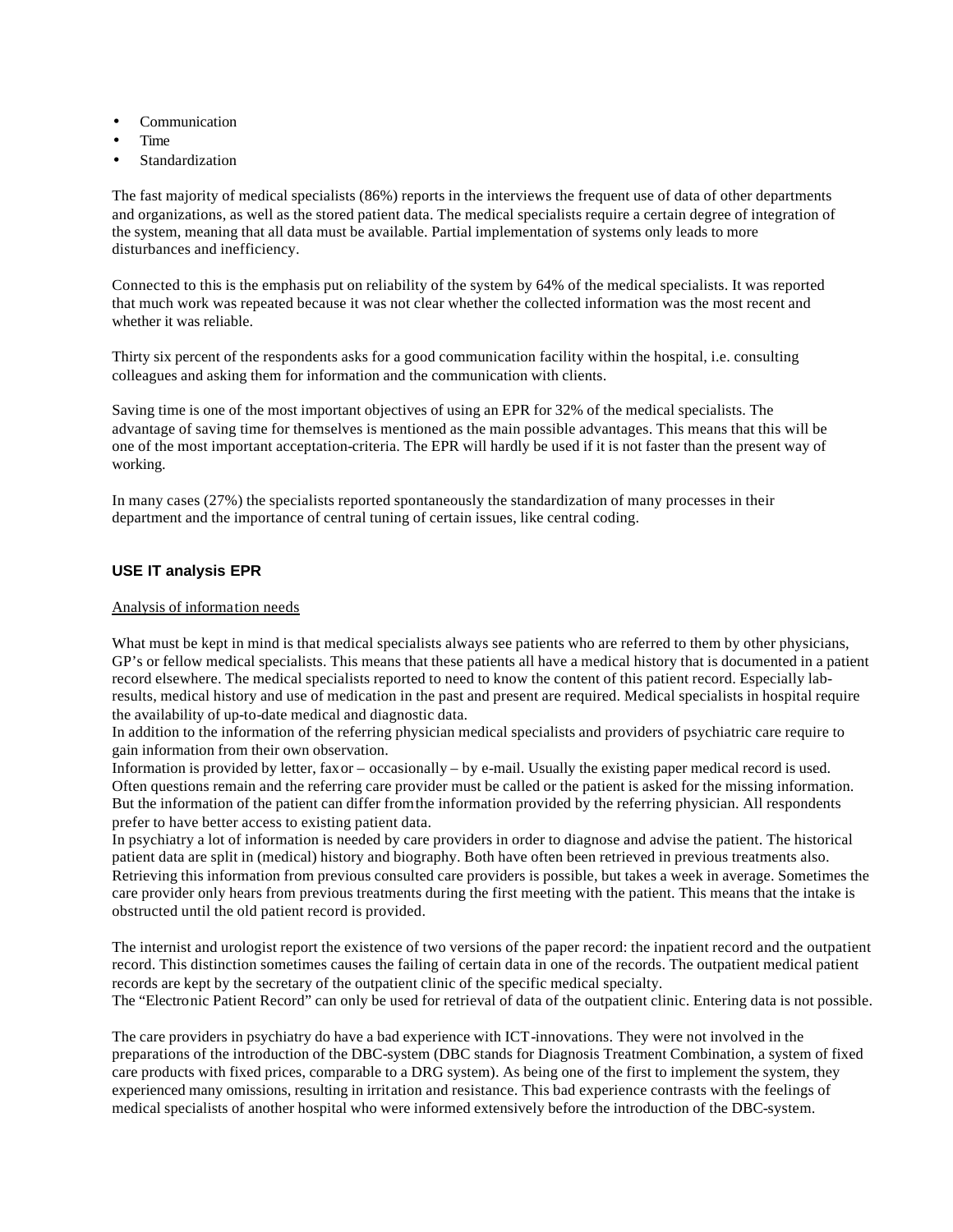Nevertheless these medical specialists also have their doubts about the feasibility of using DBC's, regarding the complexity of the system and the large number of possible DBC's per specialty.

#### 1.3 Analysis of relevance

The answers to the question what respondents consider important in their job, ware very diverse. Good working conditions like a consulting room, which does not have to be shared with others, up-to-date patient records available during consulting hours and are mentioned most. The diversity in answers seems to follow from the diversity of ways care is provided. Although the answer to the next question seems to contradict this. The prerequisites are needed to appear quiet and professional to the patient. The conclusion can be drawn that prerequisites like a correct and available patient record raise the trust of a patient in the care provider and that quietness contributes to a good contact with the patient. The reported bottlenecks confirm this. Another bottleneck is the administrative burden is reported. Improvement is especially needed to stop the filling in of the same data over and over again in paper forms, the manual recording of production activities and the legibility of hand-written notes.

The difference between the psychiatric clinic and the general hospital becomes evident in this part of the interview. In the psychiatric clinic no ICT-innovations are implemented yet in contrast to the general hospital where all aspects are implemented. The providers of psychiatric care express the importance of improvement with ICT. The expected advantages are: saving time, less boring administrative tasks and accurate patient records. Improvements they want to fight for comprise the electronic calendar, electronic forms and in the future even an Electronic Patient Record. The medical specialists are familiar with the automated environment and experience the advantages, but are also confronted with the limitations.

#### **1.4 Resistance (attitude)**

The attitude towards ICT-innovation in the psychiatric clinic is positive. No doubts exists about the added value. ICT is considered to be a means to get rid of experienced bottlenecks. An electronic calendar and EPR are expected to save a lot o time. People expect to be freed of boring jobs and expect to have fast and good access to required information. Expectations are high.

In the general hospital the most of the high expectations of the EPR-project came out. But the medical specialist not only experience the added value, but also feel extra time investment. The added value and experience differs per physician and per fellowship of specialists, because of the difference in attitude to patient care on the one hand and the attitude to developments in ICT in the hospital and in society.

It is appealing that the providers of psychiatric care do not mention disadvantages of ICT. This is probably the result of the high level of frustration with the present paper records. But it should be questioned how realistic the expectations regarding the EPR are. The EPR will doubtlessly also create irritations. Even the psychiatrist who used an EPR before in another clinic only sees advantages.

Obstructions experienced when implementing innovations are money and time-pressure. Innovations seem to be implemented as cheap as possible, despite management-support. The high working-pressure makes it hard for care providers to spend enough time on implementing innovations.

One can conclude that the EPR is seen as an important innovation, solving many irritations, but also as a project that should not cost much time to be implemented. The care providers have no confidence that they will given enough time by the management to learn to use the EPR. But they think they have enough knowledge and experience to learn to use the EPR. The urologist, who considers himself as an 'old doctor', is stimulated by his younger colleagues to use the computer, but on the same time it is accepted that he isn't that enthusiastic and often works in the old way.

All respondents are stimulated to deal with innovations. They can all name other innovation-projects that occur in the organization, but which are considered less important than the EPR-project.

#### 1.5 Resources

The providers of psychiatric care do have many ICT-facilities. Communications by e-mail with colleagues present at other locations within the organization occur daily. All consulting rooms are provide with a network-computer. All employees are given an e-mail-account and a computer to work at home, which is used daily also.

This is the same for the urologist and internist. Both consider the available soft- and hardware as sufficient, but the unwieldiness of the organization obstructs the fast response on specific questions with high priority.

The providers of psychiatric care can use electronic forms when providing care. Some care providers hand over handwritten or dictated reports to the secretary. It seems that making digital reports is stimulated, but not obliged The internist reports to spend more time on entering data, which would previously be entered by a secretary.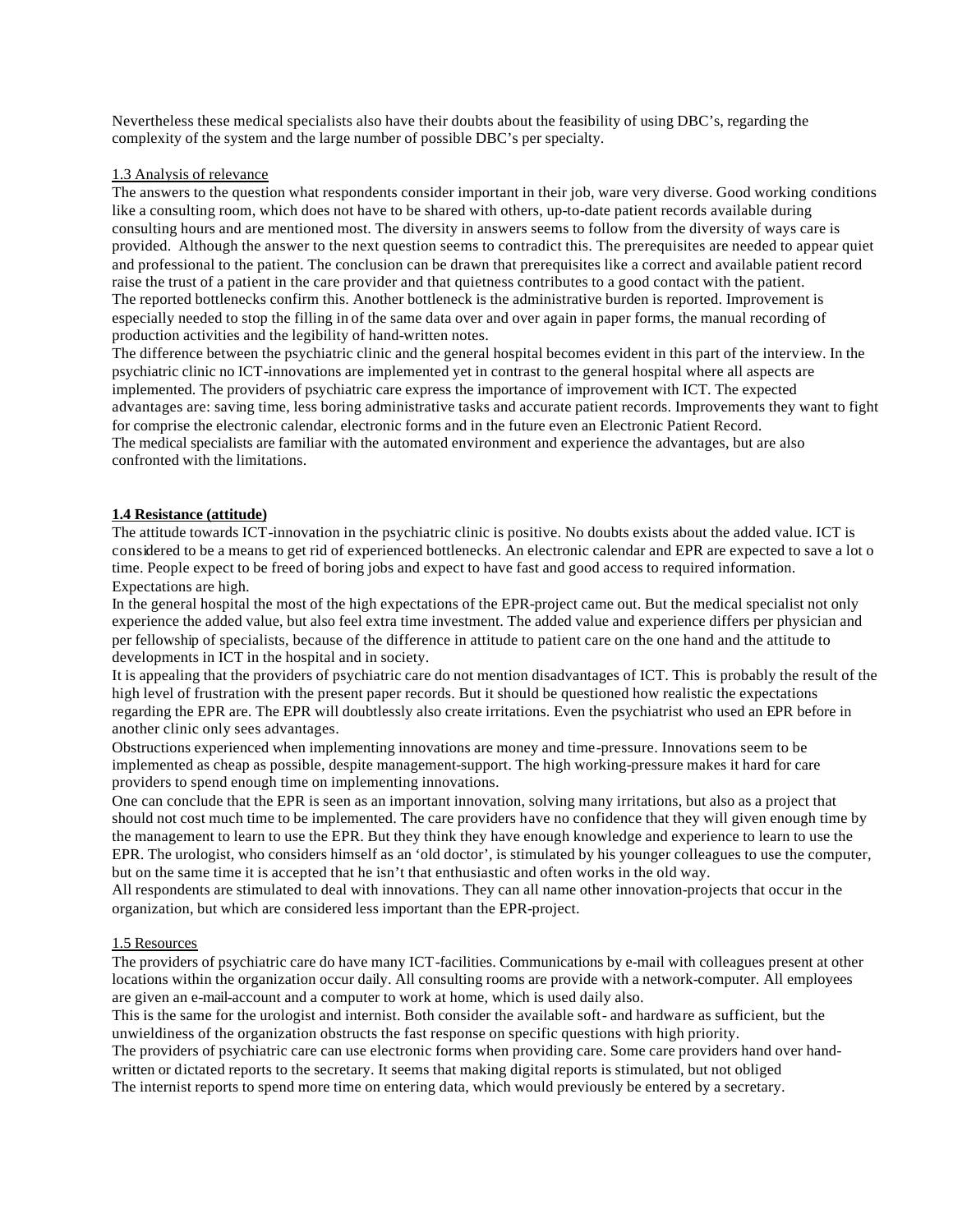The urologist on the other hand, does not take the initiative to use the ICT-facilities, despite the fact that everything is at hand. He uses paper to make notes during patient encounters.

A helpdesk is available in the psychiatric clinic. The support is sufficient, but doubts exist about the reliability and protection of privacy of the system. Too many people can access too much information.

The urologist and internist think that in the general hospital enough time and money can be generated for the EPR. They call it a capital deepening with returns on the short and long term, but the present budgetary measures in health care may be an obstruction to the implementation of all ICT innovations.

The care providers in the psychiatric clinic are much more pessimistic. They expect that little money and no time will be allocated.

## *Discussion*

How to merge USE IT with normal systems design?

## *Conclusions*

As discussed in the introduction there is a big gap between IS designers and IS users. We see that the traditional requirements study only partially determines the information needs of the users. It answers the question "what do you want? ", in general. The results from the 22 interviews show many lists of requirements. The relevance determinant however shows what they "really" need at this moment, in this case time and communication. Communication overlaps in both studies. Key issue therefore is how to create good communication in healthcare through use of an EPR without loosing time. Or even better, winning time.

So what is the value of each of the approaches? The USE IT analysis is particularly worthwhile since it helps to embed the requirements analysis in the organizational setting. I.e. it places problems and goals that are related to the introduction of IT between other problems and goals. It relates the IT introduction to current working practice and the resources available. It helps to distinguish these aspects in various groups of users, depending on their adopter category. On the other hand the USE IT analysis does not lead to specific detailed design, as a more "classic" requirements analysis does. We conclude that there is need to apply both methods, probably in sequence, starting with USE IT. On the basis of the outcomes it could be discussed which particular application area of IT could help to make the organization "work", taking into account the peculiarities of working processes, resources, and, above all, various problems and goals of which many could be unrelated to the introduction of IT. Then, as a next stage, a more classic requirements analysis would be needed to the particular application areas that are selected. By following this approach, the IT design specifications will be clear and will fit to the particular situation.

### *References*

Berg, M (2001)"Implementing information systems in healthcare organizations: myths and challenges"*International Journal of Medical Informatics,* 64, pp143-156. Beuscart-Zephir, MC, Brender, J, Beuscart, R & Menager-Depriester, I (1997)"Cognitive evaluation:How to assess the usability of information technology in healthcare",*Computer Methods and Programs in Biomedicine,*54, pp 19-28. Beuscart-Zephir, MC, Anceaux, F, Crinquette, V & renard, JM (2001)"Integrating users' activity modeling in the design and assessment of hospital electronic patient records: the example of anesthesia",*International Journal of Medical Informatics,* 64, pp157-171. Bogucki, DN (1995)"Capturing flexibility of information technology infrastructure: a

study of resource characteristics and their measure", *Journal of MIS,* 12, 2, pp37-57.

Brender, J (1999)"Methodology for constructive assessment of IT-based systems in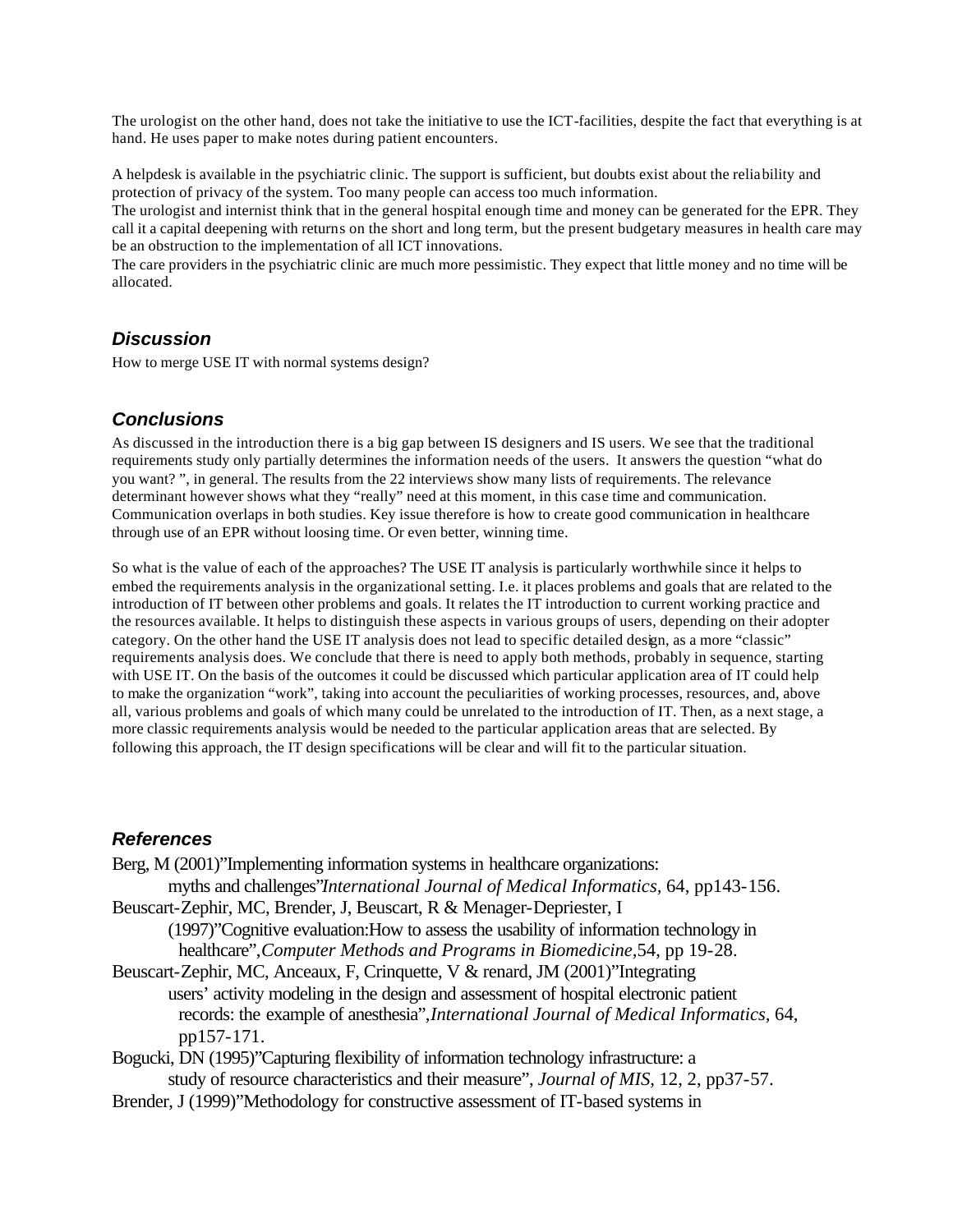an organisational context", International Journal of Medical Informatics, 56, 67-86.

- Brender, J & McNair, P (2001)'User requirements specifications: a hierarchical structure covering strategical, tactical and operational requirements", *International Journal of Medical Informatics,* 64, pp 83-98.
- Cohen, LJ (1962)*The diversity of meaning,* Methuen, London.
- Damian, DMH, Eberlein, A & Woordward,B, Shaw and Gaines, B (2001)" An empirical study of facilitation of computer-mediated distributed requirements negotiations", In *Fifth International Symposium on Requirements Engineering (RE '01)*, pages 128–135, Washington, DC, USA, Aug. 2001. IEEE Computer Society Press.
- Davis, F D (1989)"Perceived Usefulness, perceived ease of use, and User Acceptance of Information Technology",*MIS Quarterly,* September.
- Delaney, B C, Fitzmaurice, D A, Riaz, A & Hobbs, F D R (1999)"Can computerized DSS deliver improved quality in primary care?", *British Medical Journal*, 312, pp 1008- 1012
- DeLone, W H & McLean (1992)"Information Systems Success: The Quest for the Dependent Variable,"*Information Systems Research,*3, 1, pp60-95.
- Drazen, E.L. (1995). Physicians' and Nurses' Satisfaction with Patient Care Information Systems: Two Case Studies. *Patient care information systems*. E.L. Drazen, J.B. Metzger, J.L. Ritter and M.K. Schneider. New York, Springer-Verlag New York, Inc. Feeny, DF & Willcocks, LP (1998)"Core IS capabilities for exploiting IT"*Sloan Management Review,* Spring, pp 9-21.
- Fleisner, P & Hofkircher, W(1998)'The making of the information society: driving forces, 'Leitbilder" and the imperative of survival", *Biosystems*, 46, pp 201-207.
- Garrity, & Sanders, (1999) *Information Systems Success Measurement,* Idea Group Publishing.
- Ginneken, A M van (2002)"The computerized patient record: balancing effort and benefit" *International Journal of Medical Informatics,* 65, pp97-119.
- Hakkinen, H, Turunen, P & Spil, TAM (2003)"Information in healthcare process –evaluation toolkit development" *Proceedings of HICSS 36*, http://www.hicss.hawaii.edu/diglib.htm
- Harmsen, F & Brinkkemper, S (2001)*Method engineering, webenabling van methoden voor systeemontwikkeling(in Dutch),* Ten Hagen Stam.
- Henry, J W & Stone, R W (1999)'End user perception of the impacts of computer self-efficacy and outcome expectancy on job performance and patient care when using a medical information system" IJHTM, *Special issue on advances in the management of technology in Healthcare*, Vol.1,Nos1/2, pp 103-124.
- Hoffer, JA, George, JF & Valacich, JS(2002)*Systems analysis & design*, Prentice Hall.
- Iivari, J & Koskela, E (1987)"The PIOCO model for IS design" *MIS Quarterly,* September, pp400-417.
- Lapointe, L, Lamothe, L & Fortin, J P (2002)"The dynamics of IT adoption in a major change process in healthcare delivery", *Proceedings of the 35th HICSS conference,* Big Island, Hawaii.
- Larsen, T J (1998)"Information Systems Innovation: A Framework for Research and Practice" In Tor J. Larsen and Eugene McGuire (1998). *Information Systems Innovation and Diffusion.* Idea Group Publishing. Hershey, USA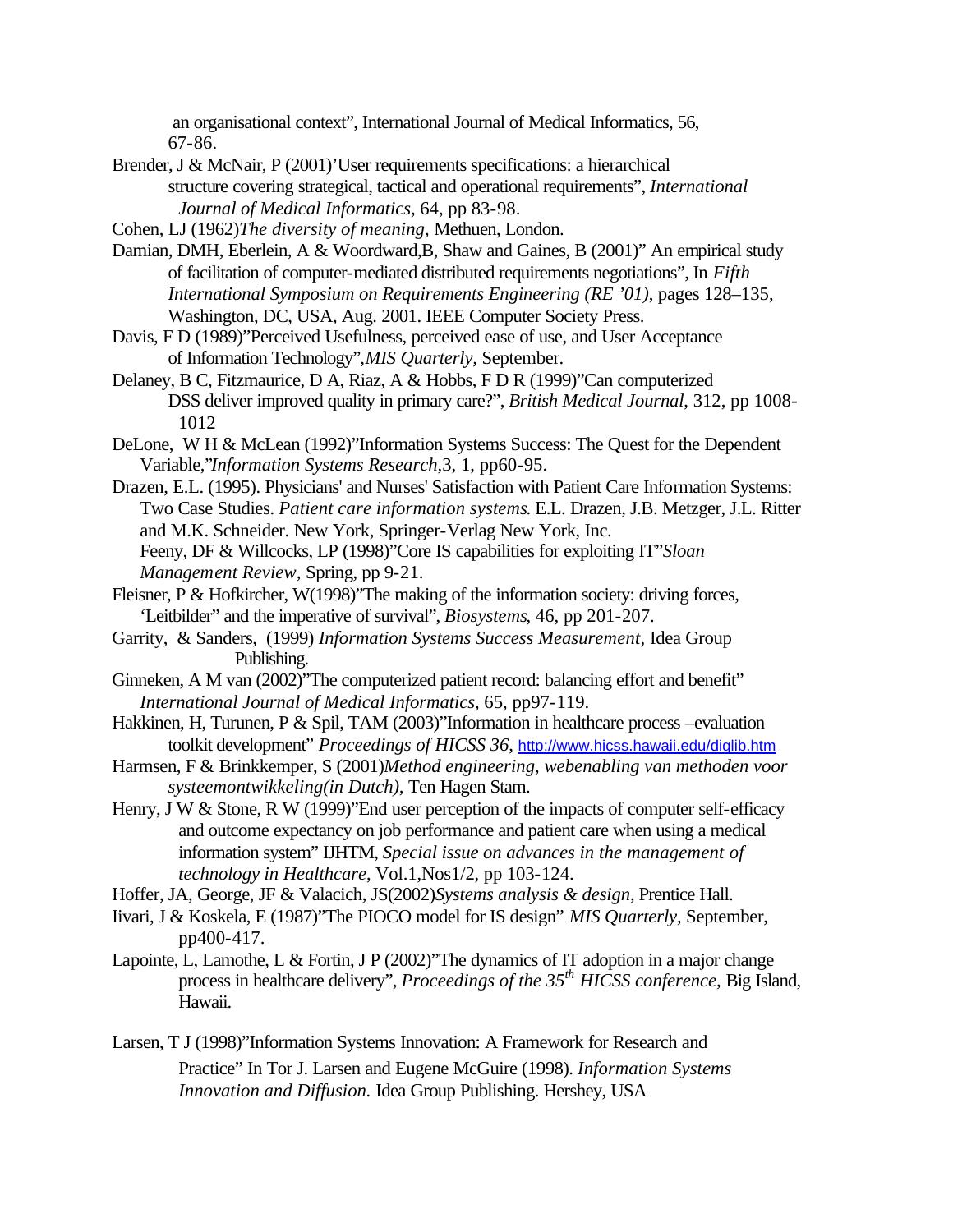- Leavitt, H J (1965)"Applied organisational change in industry: structural technological and humanistic approaches. IN March JG(ed)*Handbook of Organisations,* Chigaco, Rand-McNally, pp1144-1170
- Liu, K (1993)*Semiotics applied to information systems development,*PhD thesis, University of Twente, Enschede.
- Markus, ML (1983)"Power, Politics and MIS Implementation", *Communications of the ACM,*  26, 6, pp430-444.
- Mata, FJ, Fuerst, WL & Barney, JB (1995)"Information Technology and sustained competitive advantage: a resource based analysis", *MIS Quarterly,* 19, 4, December, pp487-505.
- Metzger, J.B. (1995). The Potential Contributions of Patient Care Information Systems. *Patient Care Information Systems: Successful Design and Implementation*. E.L. Drazen, J.B. Metzger, J.L. Ritter and M.K. Schneider. New York, Springer-Verlag New York, Inc.
- Michel-Verkerke, M.B., R.W. Schuring and T.A.M. Spil (2003). Use IT or Leave IT: A Model To Reveal User Satisfaction of ICT-support in Health Care Processes Ex Ante and Ex Post, Proceedings Hospital of the Future conference 3, Warwick, UK.
- Miller, C A (1999)"Bridging the Information Transfer Gap: Measuring goodness of information fit", *Journal of Visual Language and Computing*, 10, pp523-558.
- Mitchell, E & Sullivan, F (2001)"A descriptive feast but an evaluative famine: systematic review of published articles on primary care computing during 1980-97"*British Medical Journal*, 322, pp 279-282.

Mumford, E (1995)*Effective Systems Design and Requirements Analysis,* MacMillan, London.

- Newton, J, Graham, J, McLoughlin, K, Moore, A & McTavish, D (2000)"Change in primary health care: new wine in old bottles?, *Journal of Management in Medicine,* 14, 1, 2000, pp 37-47.
- Nykänen P (2000) *Decision support systems from a health informatics perspective*. Academic dissertation. Department of computer and information sciences, University of Tampere. Tampere, Finland.
- Offenbeek, M van & Koopman, P (1996)"Interaction and decision making in project teams"*,* IN West, MA ed (1996)*Handbook of Work Group Psychology*, John Wiley & Sons Ltd*.*
- Pare, G & Elam, J J (1999) "Physicians' acceptance of clinical information systems: an empirical look at attitudes expectations and skills", *International journal of Healthcare Technology and Management*,1,1,pp46-61.
- Pressman, R S(1982)*Software engineering, a practitioner's approach,* McGraw-Hill.
- Romney, M B & Steinbart, P J(2004)*Accounting information systems,* Pearson.
- Rogers, E M (1983) "*Diffusion of innovations",* The free press, New York.
- Saarinen, T & Saaksjarvi (1992) "Process and product success in information system development", *Journal of Strategic Information Systems,* **1,** 5, pp266-277.
- Saiedian, H & Dale, R (2000)"Requirements engineering: making the connection between the software developer and customer", *Information and Software Technology,* 42, pp419- 428.
- Salmela, H (1997)"From information systems quality to sustainable business quality", *Information and Software Technology,* 39,pp819-825.
- Schalken, J, Brinkkemper, S & Vliet, H van (2004)"Assessing the Effects of FacilitatedWorkshops in Requirements Engineering", *EASE 04.*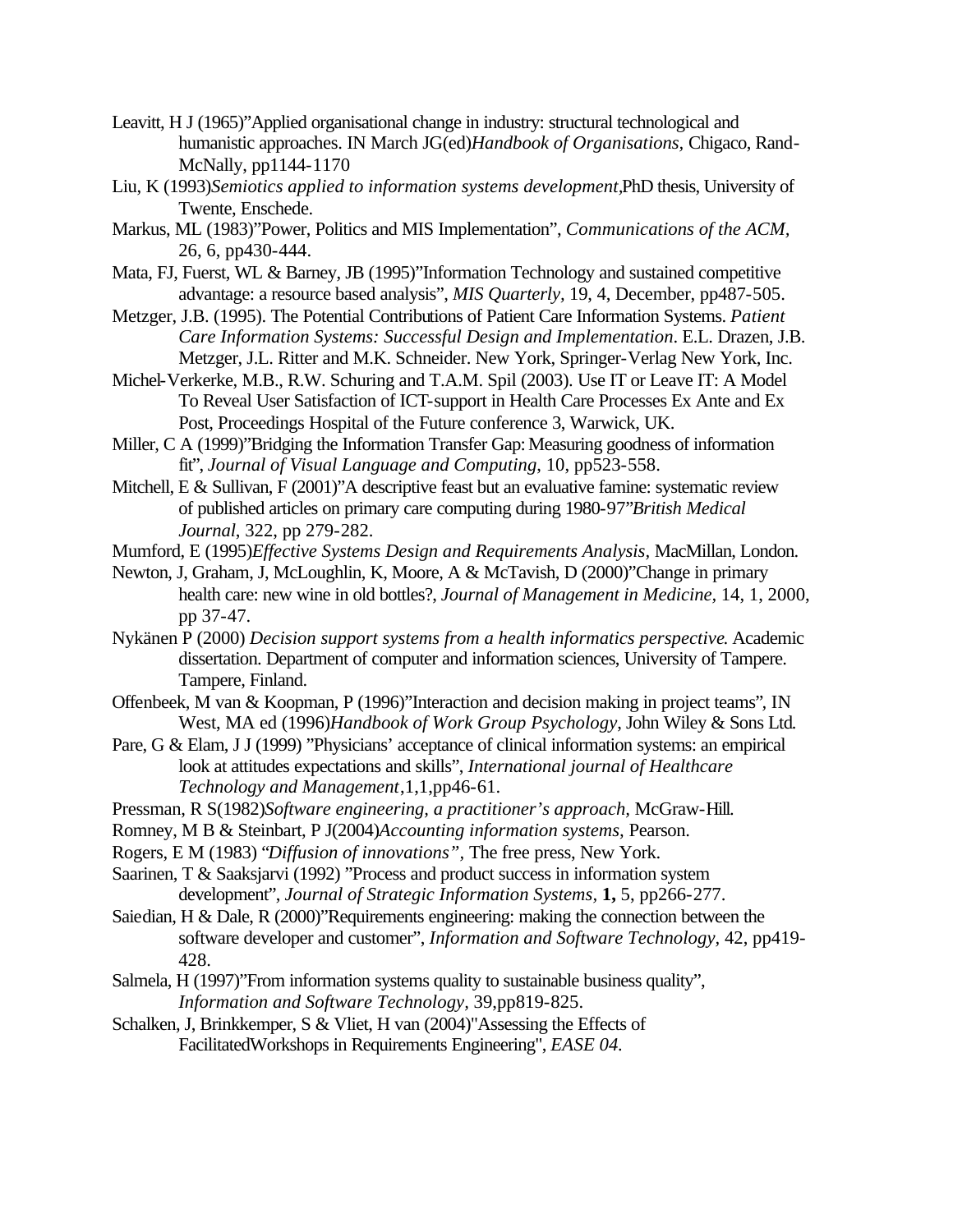- Schmidt, R, Lyytinen, K, Keil, M & Cule, P (2001), "Identifying Software Project Risks: An International Delphi Study"*Journal of Management Information Systems,* Spring, 17, 4, pp5-36.
- Schuring, R W & Spil, T A M (2002)"Explaining plateaued diffusion by combining the user-IT-success factors (USIT) and adopter categories: the case of electronic prescription systems for general practitioners", *International Journal of Healthcare Technology & Management,* 4, 3, pp.303-318.
- Schuring, R W & Spil, T A M (2003)," Relevance and micro-relevance for the professional as determinants of IT-diffusion and IT-use in healthcare", IN Grant, G(ed)(2003), *ERP & Data Warehousing in Organizations: Issues and Challenges*, pp 219-232, Idea Group Publishing, Hershey.
- Shannon, CE & Weaver, W (1949)*The mathemathecial theory of communication,*  University of Illinois press, Chicago.
- Spil, TAM (1993)"The evaluation of SISP; From a quality undergrowth to a semiotic clearing, proceedings of the first ECITE conference, Henley on Thames.
- Spil, T A M, Schuring, R W & Katsma, C (2002)" Assessing resistance of professionals as a determinant of IT-diffusion and IT-use in healthcare", *Proceedings of the ninth ECITE conference*, Paris.
- Spil, TAM, Schuring, RW & Michel-Verkerke, MB(2004)"Electronic Prescription System: do the professionals USE IT?"*Int. J. Healthcare Technology Management,* V6, 1,pp32-55.
- Stamper, RK (1973)*Information in Business and Administrative Systems,*John Wiley & sons, New York.
- Sullivan, F & Mitchell, E (1995)"Has general practitioner computing made a difference to patient care?"*British Medical Journal*, 311, 848-852.
- Suomi, R (2001)"Streamlining Operations in Healthcare with ICT" IN Stegwee, R A & Spil T A M eds *Strategies for Healthcare Information Systems,* Idea Group Publishing, Hershey
- Symon, G, Fitter, M, Radstone, C, Kunkler, I & Hancock, B (1992)"The process of deriving requirements for a hospital information system" *Behaviour & Information Technology,*  11, 3, pp131-140.
- Thong, J Y L & Yap, CS (1995)"CEO characteristics, organizational characteristics and IT adoption in small businesses", *Omega*, 23,4, pp429-442.
- Thornett, A M (2001)"Computer decision support systems in general practice, *International journal of Information Management,* 21, pp39-47.
- Toussaint, PJ, Bakker AR & Groenewegen, LPJ (2001)"Integration of information systems: assessing its quality", *Computer Methods and Programs in Biomedicine*, 64, pp9-35.
- Walley & Davies (2001) "Implementation IT in NHS Hospitals internal barriers to Technological Advancement" paper presented on the 1<sup>st</sup> Hospital of the Future Conference, Enschede, The Netherlands
- Wieringa, R J (2001) *Requirements Engineering:Frameworks for Understanding,,* Wiley, Chichester.
- Wissema, J. G. (1987). *Angst om te veranderen? Een mythe!* Assen: Van Gorcu*m.*
- Yin, R.K., (1984) Case study research, design and methods, Sage Publications, London
- Zowghi, D., Gervasi, V. (2002) "The Three Cs of Requirements: Consistency,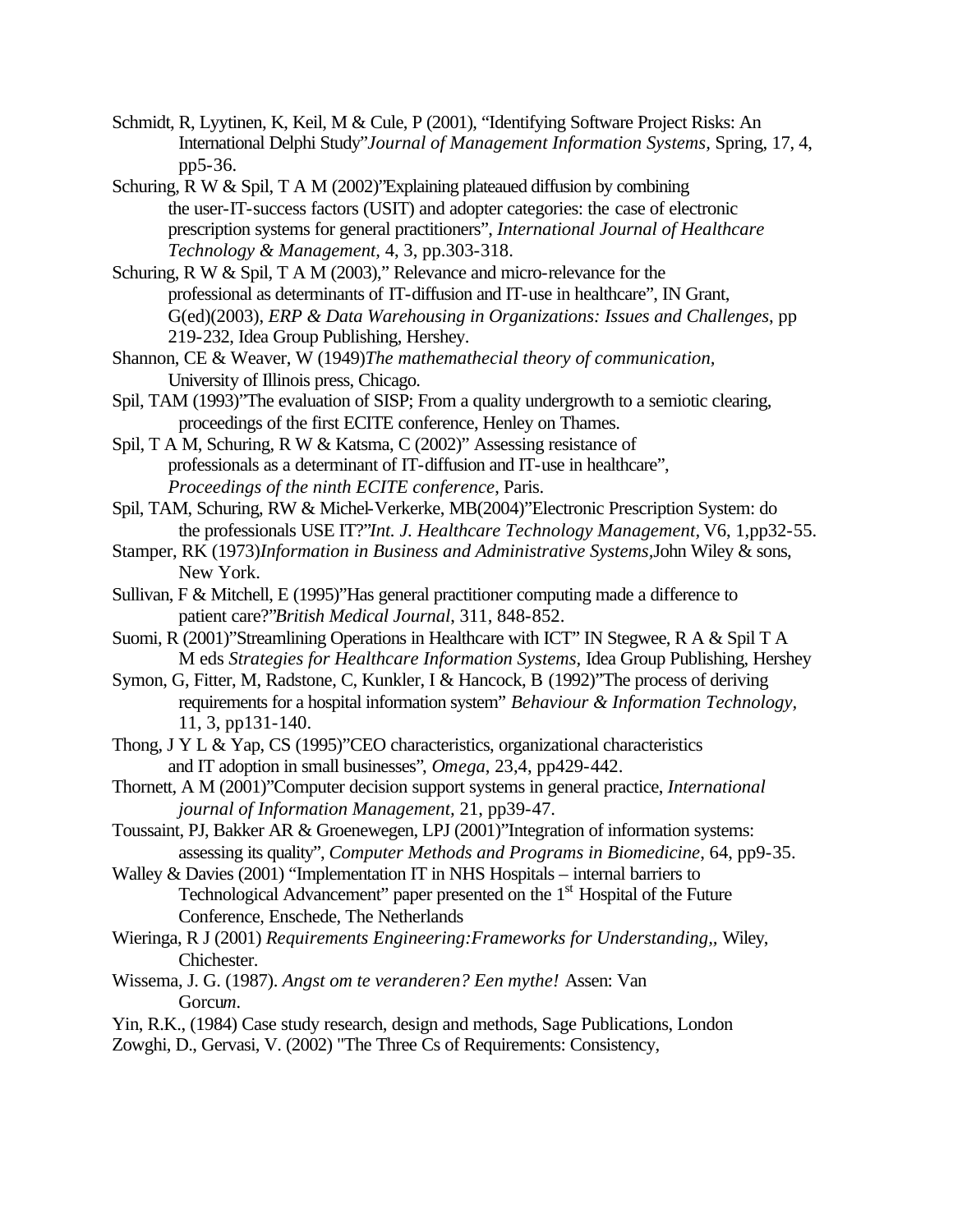Completeness and Correctness", in the proceedings of 8th International Workshop on Requirements Engineering: Foundation for Software Quality, (REFSQ'02), Essen, Germany, September.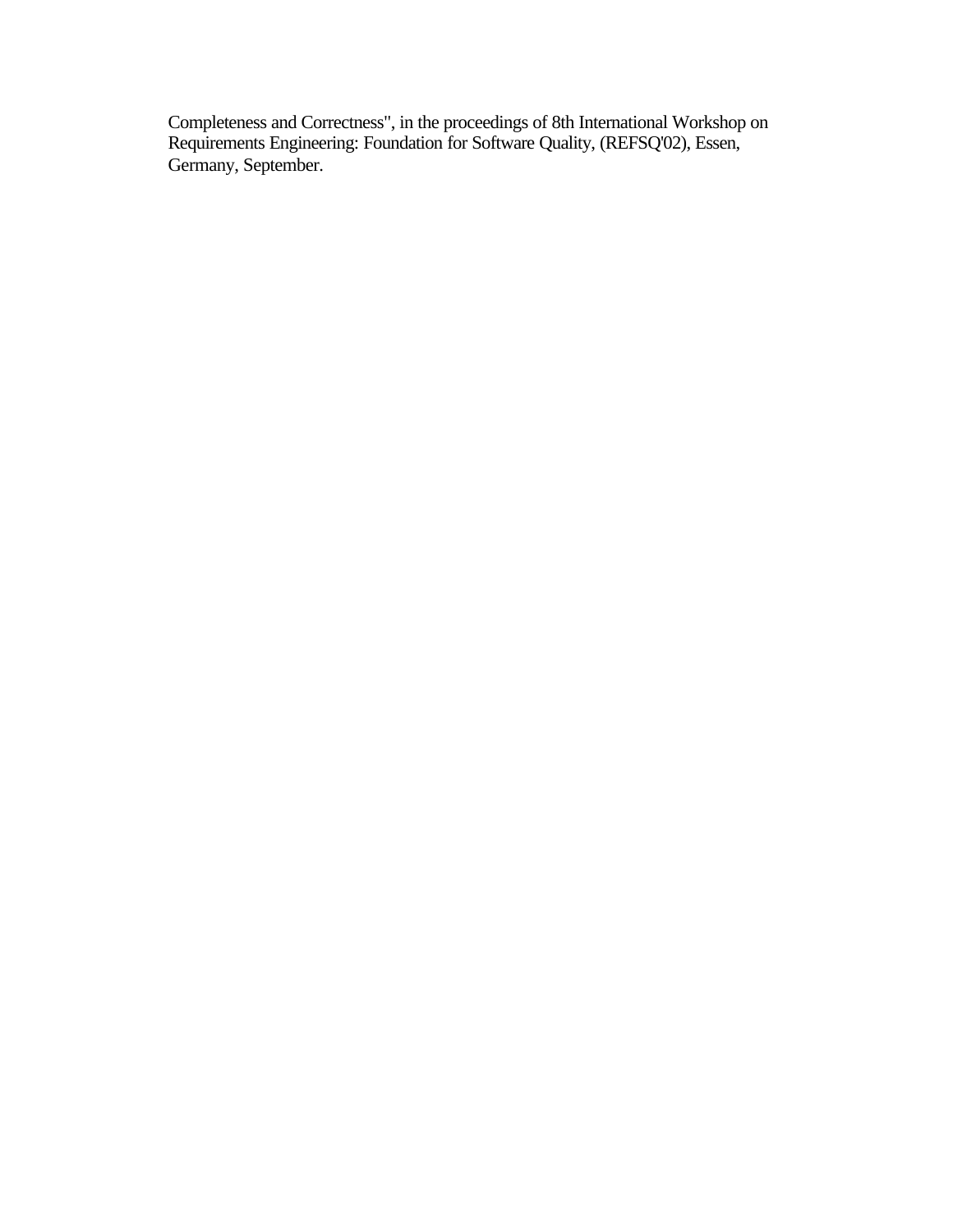# *Appendix 1 – Interview protocol requirements study*

#### **Guideline for EPR-questions during interviews ESP's**

The development of digital recording of patient data in Electronic Patient Records (EPR) will increase the next years. The first exp eriments started 10 years ago and nowadays more usable products that comply the needs, are entering the market. Because of the new building at one location and the strategy to develop the organization and information- and communication-technology at both locations in an equivalent way, the EPR-project is set up hospital wide. In the next months interested staff of both locations will write a project-plan. In order to let this project-plan comply with the needs of the end-users and adhere to the initiatives of both location it is necessary to perform a requirements analysis.

#### We defined an EPR in the following way:

*"An Electronic Patient Record is a digital record, which can be consulted or in which data can be added by any authorized care provider and in which all medical, paramedical and nursing data, i.e. medical history, diagnosis, results, images, treatment-plan, course of a patient are recorded. A mini-EPR is an EPR developed for one specialty /ESP/EZ. Eventually all mini-EPR's make the EPR for the entire hospital.*

The objective of this survay is to measure the degree of interest and activities concerning the (development of) mini-EPR's and EPR and to estimate the urgency of the development of an EPR.

The present participants in the project-team EPR selected the following starting-points:

- automated systems to support the direct patient-contacts of care providers
- stay as close to the users, current way of record-keeping and organization
- flexible system: making the options for entering or retrieving data dependent on the situation (e.g. speech recognition, mobile devices)
- finding nice and handy applications.

As said before, the development of the EPR intervenes with the way care providers work. That is why it is important to know whether we work from the same view on the ESP/ZE. For that reason we like to take a short look at the organization structure of the ESP/ZE and the automated systems in use at the moment.

• What automated systems are used in each organizational unit of the ESP/ZE?

The development of the EPR is connected to the present way of record keeping and the forms in use. We like to take a short look at the standard forms for the medical patient record and the nursing patient record within the ESP/ZE and the additional forms made by care providers themselves.

- Can you indicate how much time you spend at the moment on record keeping? (Make a distinction in physician, nurse and secretary, distinguish in outpatient clinic and inpatient clinic)
- What five most important forms should be part of the EPR?

One of the starting-points of the EPR-project is that we want to develop the EPR starting out of the needs of the users.

- How could the EPR for your ESP/ZE look like?
- What is part of it, what not?

The EPR facilitates the exchange of patient data between organizational units and the integration of patient data.

- With what organizational parts should agreements be made to make the EPR complete?
- What connections do you see in the EPR? (E.g. digital EEG, digital ultrasound, etc.)

We know that at this mo ment many EPR-(like)intitiatives in the hospital exist. To prevent double work we like to know what these initiatives are and how you feel about them.

- What developments concerning EPR's do you see in your field?
- With what products did you get acquainted with?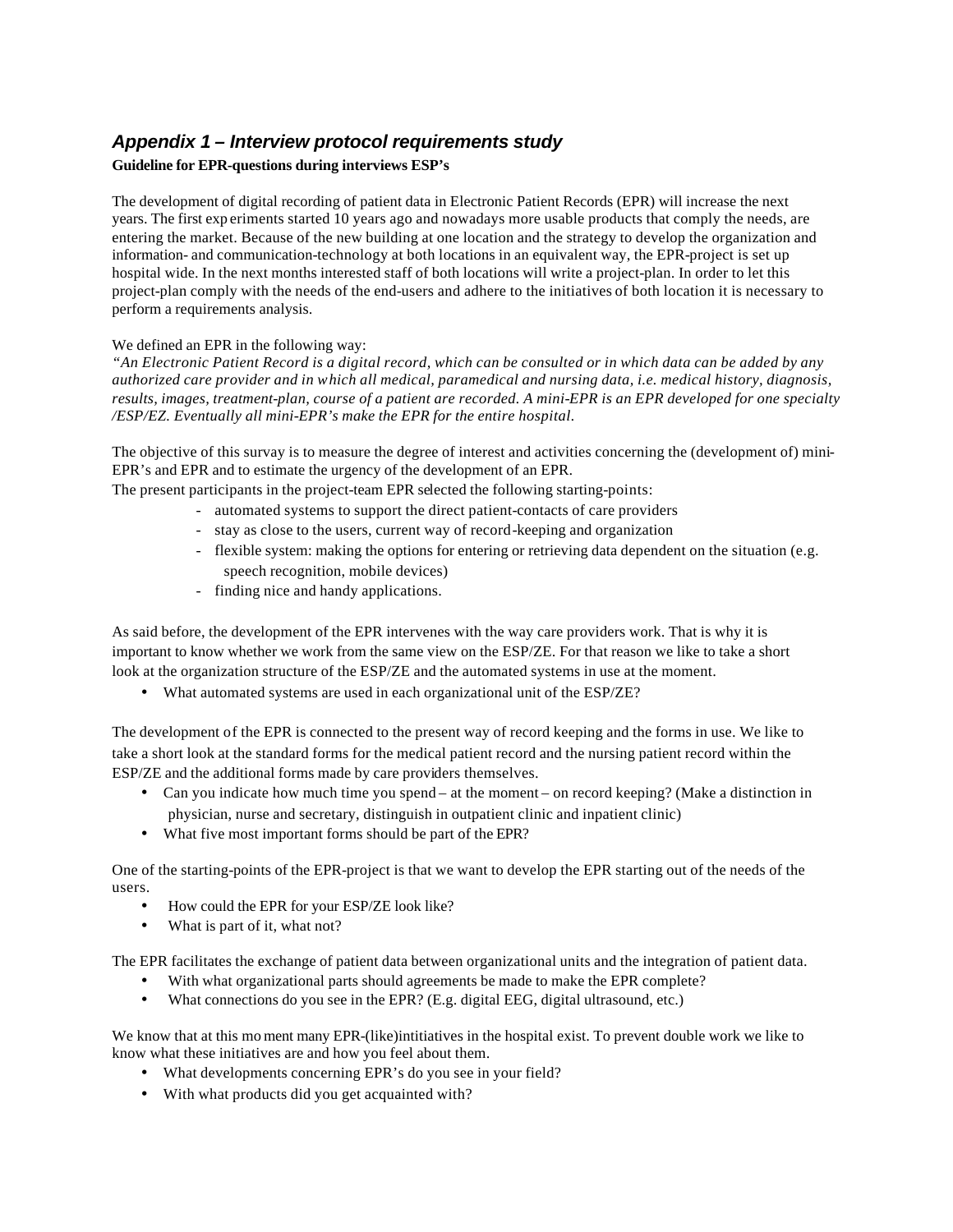• What are your experiences with these products?

The EPR for the hospital should be realized in 6 years. To allocate the capacity for development and implementation well, it is necessary to prioritize.

• Does an EPR-development at this moment fit in the present developments of the ESP/ZE? If not, when will be a convenient moment?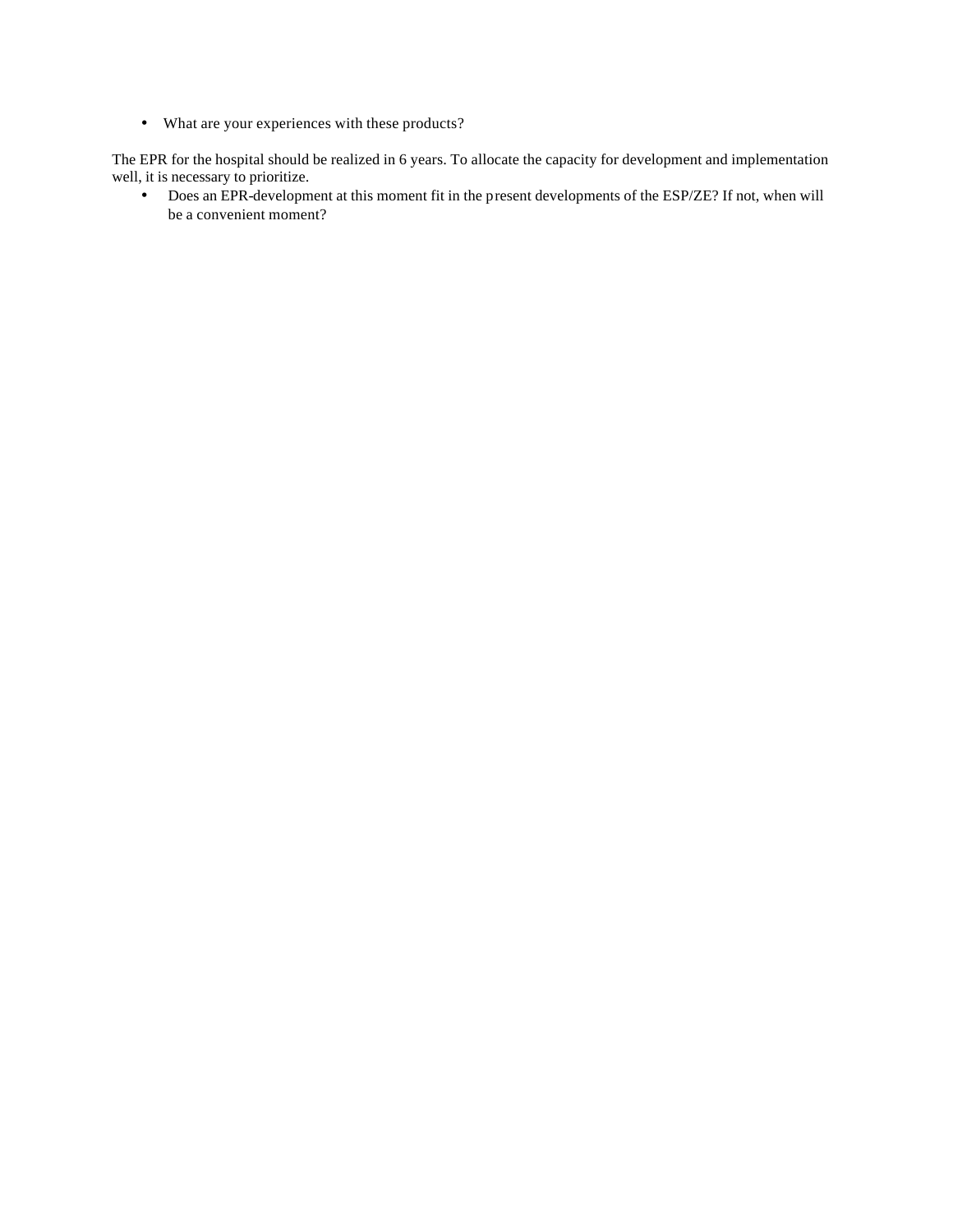# *Appendix 2 – Interview protocol USE IT*

| Date interview:  |                                                                                         |
|------------------|-----------------------------------------------------------------------------------------|
|                  | Name interviewer:                                                                       |
|                  | Name interviewee:                                                                       |
| Job interviewee: |                                                                                         |
| Organization:    |                                                                                         |
|                  |                                                                                         |
| P                | <b>Primary process</b>                                                                  |
| P1               | What care do you provide?                                                               |
|                  | Most care providers contribute to different care processes.                             |
|                  | In our research we make the following distinction:                                      |
|                  |                                                                                         |
|                  | %<br>Diagnosis<br>$\bullet$                                                             |
|                  | Investigations outside the consulting room<br>%<br>$\bullet$                            |
|                  | Treatment<br>%<br>$\bullet$                                                             |
|                  | $\%$<br>Nursing                                                                         |
|                  | Acute incidents occur: the whole day through / several times a day / several            |
|                  | times a week                                                                            |
|                  | Acute incidents dominate my work very much / somehow / a little / not                   |
|                  | The categorization may be adjusted to the investigated care process as long as it is    |
|                  | clear to what % of patients or tasks the innovations applies (see Rel. 7).              |
|                  |                                                                                         |
|                  | How do you act at each of the above-mentioned tasks?                                    |
|                  | Do you follow a fixed pattern?<br>$\bullet$                                             |
|                  | How long does a patient contact take?<br>$\bullet$                                      |
|                  | Do you use equipment?<br>$\bullet$                                                      |
|                  | Do you use (human) support? If so, for whom else does this supporter work?<br>$\bullet$ |
|                  | Where do you perform your tasks? Could they be performed elsewhere?<br>$\bullet$        |
|                  | Do you always sit or stand in the same position towards the patient? (Make a            |
|                  | sketch)                                                                                 |
|                  | Do you have to look up or ask after things?                                             |
|                  | Do you have to prepare anything?                                                        |
| P <sub>2</sub>   | What other tasks do you have apart from providing care?                                 |
|                  |                                                                                         |
|                  | How much time or energy do these tasks take from you?                                   |
|                  | %<br>time                                                                               |
|                  | ℅<br>energy                                                                             |
| Р3               | What exceptions or disturbances make that this kind of care or the coordination of      |
|                  | this care fails?                                                                        |
| P 4              | Do you use a care protocol or medical guideline for the care you provide?               |
|                  | Do you comply with this protocol entirely or partially?                                 |
|                  | What parts do you use, what parts don't you use?<br>$\bullet$                           |
|                  | Does using the protocol fit with your way of working?                                   |
| P 5              | Who refers patients to you?                                                             |
| P 6              | To whom do you refer patients?                                                          |
| P 7              | What other care providers or institutions are simultaneously involved with the care for |
|                  | your patients?                                                                          |
|                  | Do you work together?<br>$\bullet$                                                      |
|                  | Or do you work "in parallel"?                                                           |
| P 8              | How do you experience the cooperation with other care providers in respect to the       |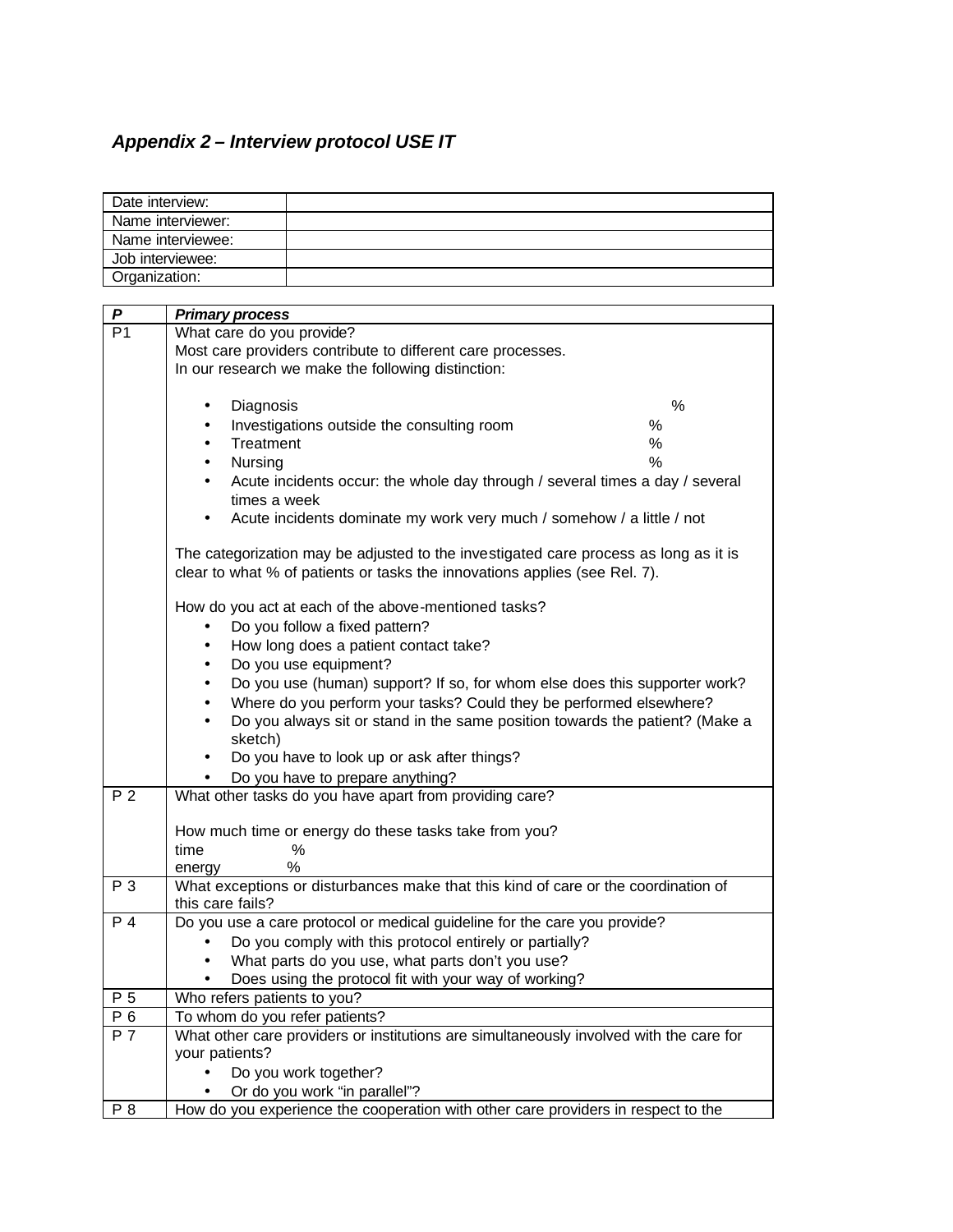|                | providing of the care?                                               |  |
|----------------|----------------------------------------------------------------------|--|
| P <sub>9</sub> | With what care providers should you cooperate (more)?                |  |
|                | Why?                                                                 |  |
|                | With whom should you exchange more information?<br>$\bullet$         |  |
|                | What information?                                                    |  |
| P 10           | What do you find important in the contact with other care providers? |  |

| <b>INF</b> | <b>Information quality</b>                                                                     |
|------------|------------------------------------------------------------------------------------------------|
| $\vert$ 1  | What information about the patient do you need to perform your job properly?                   |
|            | (Distinguish according to the separate tasks, mentioned in P 1 and P 2)                        |
|            | What information do you receive from                                                           |
|            | The patient?<br>$\bullet$                                                                      |
|            | The patient's surrounding?<br>$\bullet$                                                        |
|            | Other care providers?<br>$\bullet$                                                             |
|            | With what purpose?<br>$\bullet$                                                                |
|            | In what frequency?<br>$\bullet$                                                                |
|            | What form does this information have?                                                          |
|            | Letter (sent by post or handed over personally)                                                |
|            | Fax<br>$\bullet$                                                                               |
|            | E-mail<br>$\bullet$                                                                            |
|            | In paper record<br>$\bullet$                                                                   |
|            | In electronic record<br>$\bullet$                                                              |
| 12         | Does this information suffice?                                                                 |
|            | Do you experience problems?<br>$\bullet$                                                       |
|            | Do you miss information?                                                                       |
| 13         | What information do you generate yourself when providing care?                                 |
|            |                                                                                                |
|            | What information do you give to:                                                               |
|            | The patient?<br>$\bullet$                                                                      |
|            | The patient's surrounding?<br>$\bullet$                                                        |
|            | Other care providers?<br>$\bullet$                                                             |
|            | Managers?<br>$\bullet$<br>External parties (e.g., insurance company, government)?<br>$\bullet$ |
|            |                                                                                                |
|            | What form does this information have?                                                          |
|            | Letter (sent by post or handed over personally)<br>$\bullet$                                   |
|            | Fax<br>$\bullet$                                                                               |
|            | E-mail<br>$\bullet$                                                                            |
|            | In paper record<br>٠                                                                           |
|            | In electronic record<br>$\bullet$                                                              |
|            | Record only used for this patient group or this type of care                                   |
|            | Record only used by your own discipline<br>$\bullet$                                           |
|            | Record only used in your institution                                                           |
| 4          | How do you appreciate the quality of the proposed (or implemented) innovation?                 |
|            | Regarding the:<br>Content                                                                      |
|            |                                                                                                |
|            | Objectives                                                                                     |
|            |                                                                                                |
|            | Method<br>Possibility to integrate it in the present situation                                 |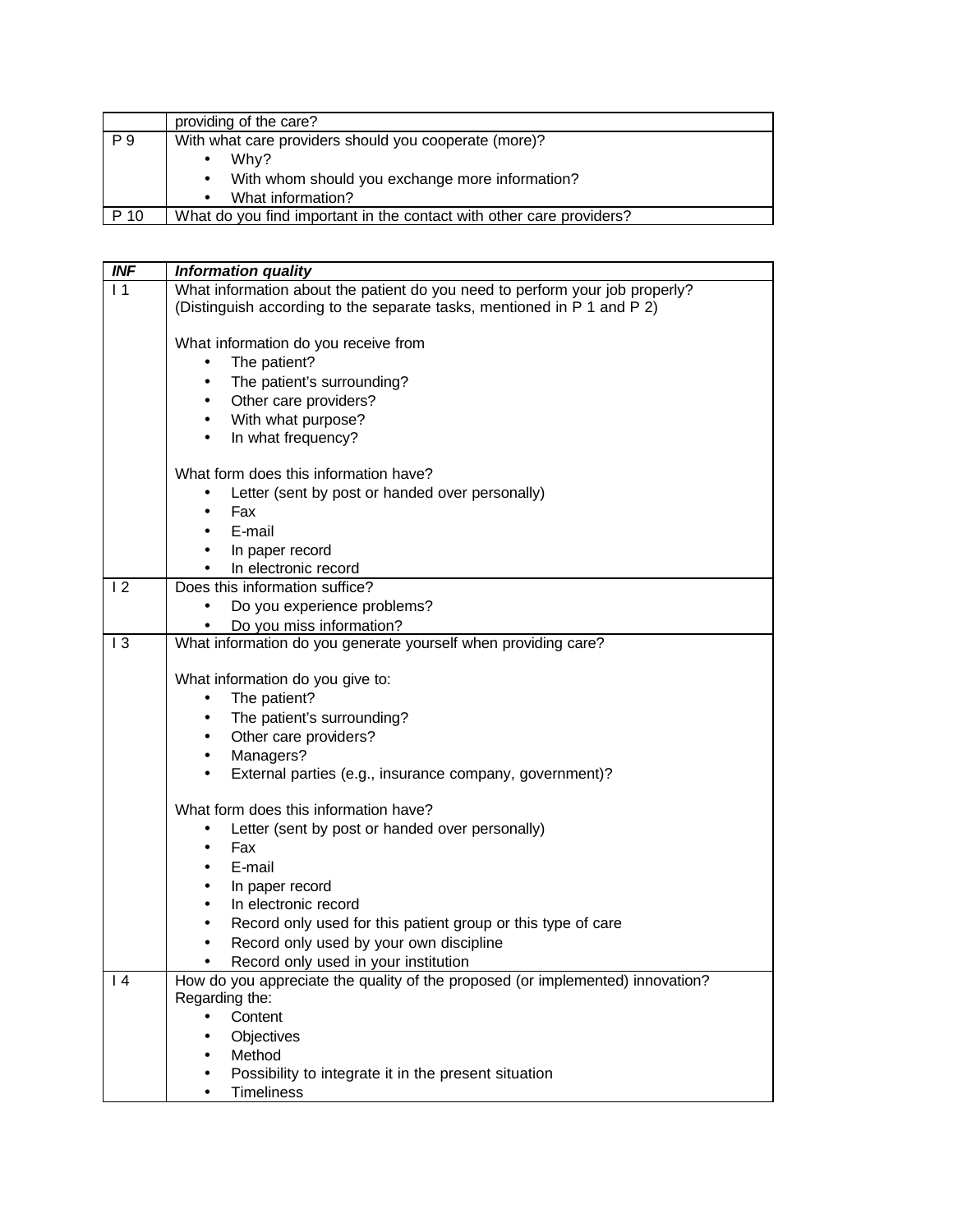| Correctness                                                                  |
|------------------------------------------------------------------------------|
| Where the right end-users involved with making or selecting this innovation? |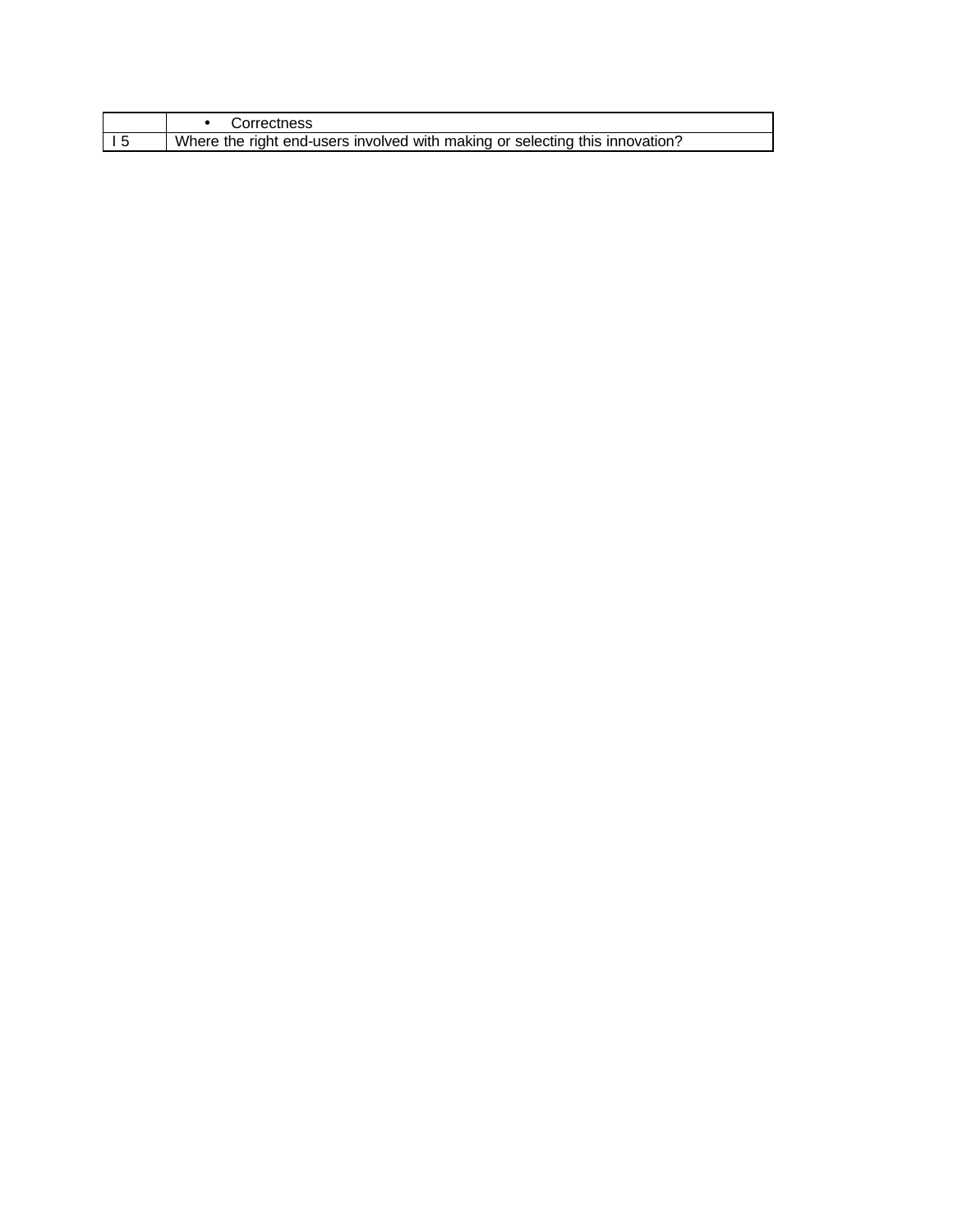| <b>REL</b>     | <b>Relevance</b>                                                                                                                         |
|----------------|------------------------------------------------------------------------------------------------------------------------------------------|
| R 1            | What do you experience, for you personally, as important in your daily work when                                                         |
|                | you look at the care you provide?                                                                                                        |
| R <sub>2</sub> | What aspects in the ability to provide care, do you experience as a bottleneck or<br>problem?                                            |
|                | Concerning the providing of care                                                                                                         |
|                | Other aspects                                                                                                                            |
|                | Are there any specific actions in the previously discussed processes that cause<br>bottlenecks or problems?                              |
| R 3            | Do you know proposals for improvement, concerning these patients, for which you<br>would do your utmost?                                 |
| R <sub>4</sub> | How important are these proposed improvements in the chain of care in relation to<br>other possibilities to improve aspects of your job? |
|                | Can you name other proposals for improvement, which are more important?                                                                  |
|                | Can you name other proposals for improvement, which are less important?                                                                  |
| R 5            | In what way could the use of ICT matter to you?                                                                                          |
|                | What application are you thinking of?                                                                                                    |
|                | For what purpose or for what situation?                                                                                                  |
| R 6            | What aspect of your job would you miss, if it would be removed?                                                                          |
| <b>R</b> 7     | How important are your tasks for these patients, for you, in comparison with your<br>tasks for other patients?                           |
|                | Why are these patients so important or of so little importance for you?                                                                  |

| $\boldsymbol{A}$ | <b>Attitude</b>                                                                  |  |
|------------------|----------------------------------------------------------------------------------|--|
| A 1              | To what extent are you convinced that the use of ICT is necessary to improve the |  |
|                  | providing of care?                                                               |  |
|                  | What experience do you have with ICT?                                            |  |
|                  | How much time are you prepared to spend?                                         |  |
|                  | Do you use ICT to communicate?                                                   |  |
|                  | How often do you use the Internet?<br>$\bullet$                                  |  |
|                  | How often do you use specific systems yourself?                                  |  |
| A <sub>2</sub>   | Do you experience obstacles when implementing innovations?                       |  |
|                  | Workload                                                                         |  |
|                  | Management support<br>$\bullet$                                                  |  |
|                  | ICT support<br>$\bullet$                                                         |  |
|                  | Money<br>$\bullet$                                                               |  |
|                  | Your skills                                                                      |  |
| A 3              | How much time and energy do you think you can find to implement the changes that |  |
|                  | will occur when introducing innovations and ICT in this kind of care?            |  |
| A 4              | Do your colleagues or managers stimulate you to participate in changes?          |  |
| A 5              | Can you name other innovation-projects this organization is working on?          |  |
|                  | Are these projects equally important (or more or less important)?                |  |

| М              | <b>Means</b>                                                        |  |
|----------------|---------------------------------------------------------------------|--|
| M 1            | What ICT-facilities do you have at your disposal at your workplace? |  |
|                | Hardware                                                            |  |
|                | Software                                                            |  |
|                | For communication                                                   |  |
|                | Data                                                                |  |
| M <sub>2</sub> | What of these ICT-facilities do you use when providing care?        |  |